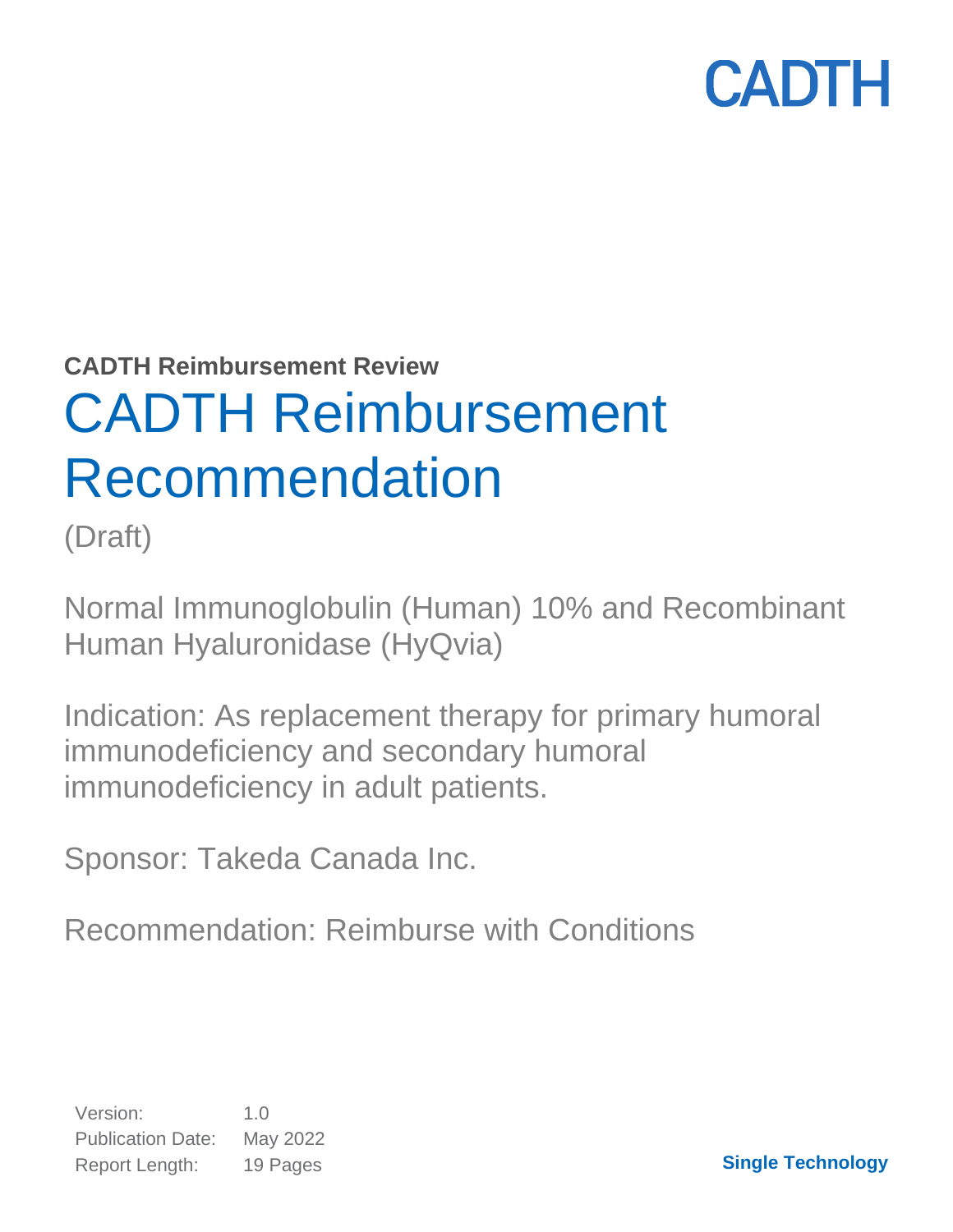**Disclaimer:** The information in this document is intended to help Canadian health care decision-makers, health care professionals, health systems leaders, and policymakers make well-informed decisions and thereby improve the quality of health care services. While patients and others may access this document, the document is made available for informational purposes only and no representations or warranties are made with respect to its fitness for any particular purpose. The information in this document should not be used as a substitute for professional medical advice or as a substitute for the application of clinical judgment in respect of the care of a particular patient or other professional judgment in any decision-making process. The Canadian Agency for Drugs and Technologies in Health (CADTH) does not endorse any information, drugs, therapies, treatments, products, processes, or services.

While care has been taken to ensure that the information prepared by CADTH in this document is accurate, complete, and up-to-date as at the applicable date the material was first published by CADTH, CADTH does not make any guarantees to that effect. CADTH does not guarantee and is not responsible for the quality, currency, propriety, accuracy, or reasonableness of any statements, information, or conclusions contained in any third-party materials used in preparing this document. The views and opinions of third parties published in this document do not necessarily state or reflect those of CADTH.

CADTH is not responsible for any errors, omissions, injury, loss, or damage arising from or relating to the use (or misuse) of any information, statements, or conclusions contained in or implied by the contents of this document or any of the source materials.

This document may contain links to third-party websites. CADTH does not have control over the content of such sites. Use of third-party sites is governed by the third-party website owners' own terms and conditions set out for such sites. CADTH does not make any guarantee with respect to any information contained on such third-party sites and CADTH is not responsible for any injury, loss, or damage suffered as a result of using such third-party sites. CADTH has no responsibility for the collection, use, and disclosure of personal information by third-party sites.

Subject to the aforementioned limitations, the views expressed herein are those of CADTH and do not necessarily represent the views of Canada's federal, provincial, or territorial governments or any third party supplier of information.

This document is prepared and intended for use in the context of the Canadian health care system. The use of this document outside of Canada is done so at the user's own risk.

This disclaimer and any questions or matters of any nature arising from or relating to the content or use (or misuse) of this document will be governed by and interpreted in accordance with the laws of the Province of Ontario and the laws of Canada applicable therein, and all proceedings shall be subject to the exclusive jurisdiction of the courts of the Province of Ontario, Canada.

The copyright and other intellectual property rights in this document are owned by CADTH and its licensors. These rights are protected by the Canadian *Copyright Act* and other national and international laws and agreements. Users are permitted to make copies of this document for non-commercial purposes only, provided it is not modified when reproduced and appropriate credit is given to CADTH and its licensors.

**Redactions:** Confidential information in this document may be redacted at the request of the sponsor in accordance with the *CADTH Drug Reimbursement Review Confidentiality Guidelines.*

**About CADTH:** CADTH is an independent, not-for-profit organization responsible for providing Canada's health care decision-makers with objective evidence to help make informed decisions about the optimal use of drugs, medical devices, diagnostics, and procedures in our health care system.

**Funding:** CADTH receives funding from Canada's federal, provincial, and territorial governments, with the exception of Quebec.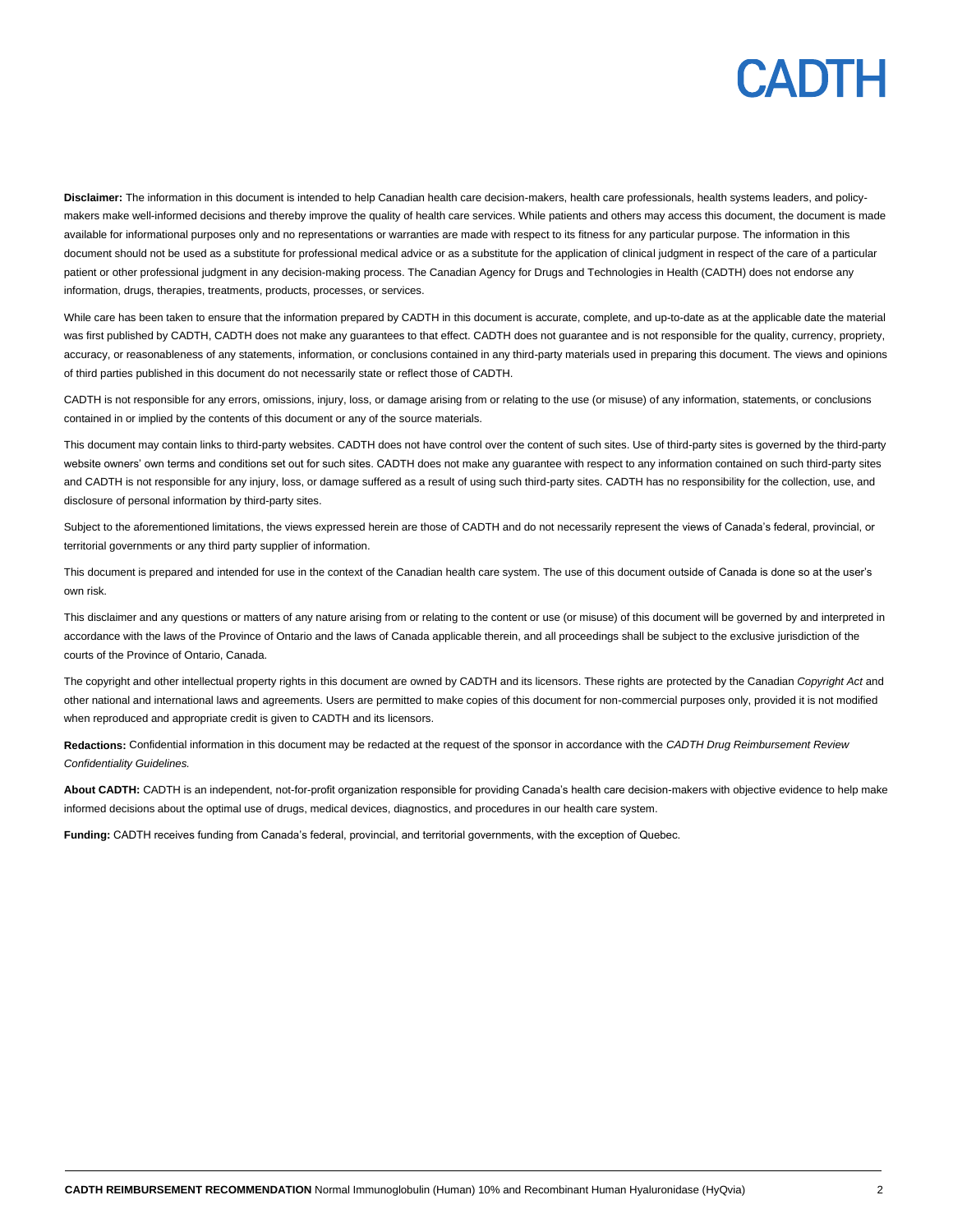

# **NORMAL IMMUNOGLOBULIN (HUMAN) 10% AND RECOMBINANT HUMAN HYALURONIDASE (HYQVIA — TAKEDA CANADA INC.)**

Therapeutic Area: Humoral immunodeficiency

### **Recommendation**

The CADTH Canadian Plasma Protein Product Expert Committee (CPEC) recommends that normal immunoglobulin (human) 10% and recombinant human hyaluronidase (IgHy10) be reimbursed as replacement therapy for primary humoral immunodeficiency and secondary humoral immunodeficiency in adult patients only if the conditions listed in [Table 1](#page-3-0) are met.

### **Rationale for the Recommendation**

Two phase III, open-label, non-randomized, single group, prospective studies (Study 160603, [N = 89], and related extension study, Study 160902, [N = 66]) demonstrated that treatment with IgHy10 resulted in clinical benefit for patients with primary immunodeficiency (PID) requiring immune globulin replacement therapy. The rate of validated acute serious bacterial infections (VASBI) was less than 1.0 infections per patient per year in both studies (P < 0.0001). Direct comparative evidence for IgHy10 versus current immune globulin replacement therapies was not identified, which is a significant limitation of the available evidence, but infectious outcomes observed are consistent with other immune globulin replacement therapies currently utilized in Canada. Patients and clinical experts both identified the need for a treatment that would reduce bacterial infections and maintain consistent IgG serum levels, that also minimizes disruptions to the lives of patients through the ability to administer treatment less frequently compared to conventional subcutaneous immune globulin (cSCIG) and outside of the hospital setting compared to intravenous immune globulin (IVIg). The available evidence, including post-marketing studies, suggests that IgHy10 has the potential to address these needs in some patients. In addition to the clinical benefit demonstrated in studies 160603 and 160902, additional evidence and expert opinion suggested that IgHy10 may result in fewer infusions required compared to cSCIG for those patients who can selfadminister at home, where improved health-related quality of life (HRQoL) and adherence might be anticipated. Other needs identified by patients included improving HRQoL and tolerability; while evidence to support improved HRQoL is not available, the prospective, post-marketing, and other observational studies suggest most patients tolerate IgHy10.

Using the sponsor submitted price for IgHy10 and publicly listed prices for all other drug costs, IgHy10 was more costly compared with intravenous immunoglobulin (IVIg) and subcutaneous immunoglobulin (SCIg) therapies and in the cost-minimization analysis, considered similarly effective. However, there is no direct or indirect evidence that IgHy10 is clinically superior to other IVIgs and SCIgs currently reimbursed for the treatment of PID or secondary immunodeficiency (SID). As such, IgHy10 should be no more costly than the least costly IVIg or SCIg reimbursed for the treatment of PID or SID.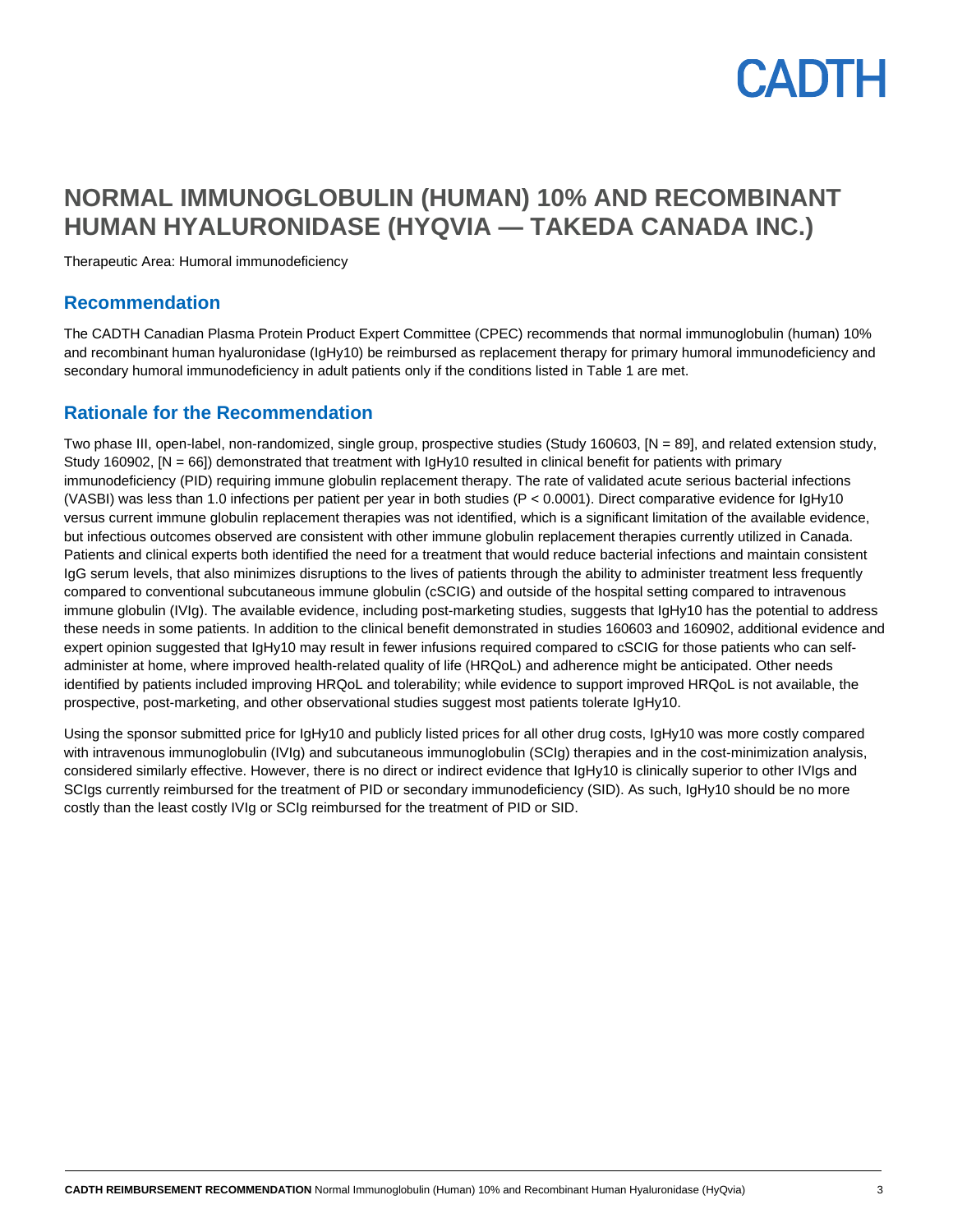# <span id="page-3-0"></span>**Table 1. Reimbursement Conditions and Reasons**

|                                | <b>Reimbursement Condition</b>                                                                                                                                                                                                                                          | <b>Reason</b>                                                                                                                                                                                                                                                                                                                                                                                                                                                                              | <b>Implementation Guidance</b>                                                                                                                                                                                                                                                                                                                                                                                                                                                                                                                                                                                                           |
|--------------------------------|-------------------------------------------------------------------------------------------------------------------------------------------------------------------------------------------------------------------------------------------------------------------------|--------------------------------------------------------------------------------------------------------------------------------------------------------------------------------------------------------------------------------------------------------------------------------------------------------------------------------------------------------------------------------------------------------------------------------------------------------------------------------------------|------------------------------------------------------------------------------------------------------------------------------------------------------------------------------------------------------------------------------------------------------------------------------------------------------------------------------------------------------------------------------------------------------------------------------------------------------------------------------------------------------------------------------------------------------------------------------------------------------------------------------------------|
| <b>Initiation</b>              |                                                                                                                                                                                                                                                                         |                                                                                                                                                                                                                                                                                                                                                                                                                                                                                            |                                                                                                                                                                                                                                                                                                                                                                                                                                                                                                                                                                                                                                          |
| 1.                             | Eligibility for reimbursement of<br>IgHy10 should be based on the<br>criteria currently used for<br>reimbursement of other IgRT for the<br>treatment of primary humoral<br>immunodeficiency and secondary<br>humoral immunodeficiency.                                  | There is no direct or indirect evidence<br>that IgHy10 is clinically superior or<br>inferior to other IgRT treatments currently<br>reimbursed for the treatment of primary<br>humoral immunodeficiency and<br>secondary humoral immunodeficiency.                                                                                                                                                                                                                                          |                                                                                                                                                                                                                                                                                                                                                                                                                                                                                                                                                                                                                                          |
|                                | <b>Renewal</b>                                                                                                                                                                                                                                                          |                                                                                                                                                                                                                                                                                                                                                                                                                                                                                            |                                                                                                                                                                                                                                                                                                                                                                                                                                                                                                                                                                                                                                          |
| 2.                             | Renewal criteria of IgHy10 should be<br>based on the criteria currently used<br>for other IgRT currently reimbursed<br>for the treatment of primary humoral<br>immunodeficiency and secondary<br>humoral immunodeficiency.                                              | There is no evidence that IgHy10 should<br>be held to a different standard than other<br>reimbursed options when considering<br>renewal.                                                                                                                                                                                                                                                                                                                                                   |                                                                                                                                                                                                                                                                                                                                                                                                                                                                                                                                                                                                                                          |
|                                | <b>Prescribing</b>                                                                                                                                                                                                                                                      |                                                                                                                                                                                                                                                                                                                                                                                                                                                                                            |                                                                                                                                                                                                                                                                                                                                                                                                                                                                                                                                                                                                                                          |
| 3.                             | IgHy10 should be prescribed by a<br>specialist with appropriate<br>knowledge and training in primary<br>humoral immunodeficiency and<br>secondary humoral<br>immunodeficiency.                                                                                          | Accurate diagnosis and follow-up of<br>patients with primary humoral<br>immunodeficiency and secondary<br>humoral immunodeficiency are important<br>to ensure that IgHy10 is prescribed to the<br>most appropriate patients. In addition,<br>there are several IgRT treatment options<br>that may be considered when selecting<br>the most appropriate therapy for patients;<br>these are best determined by<br>immunologists, rheumatologists, or<br>hematologists with training in IgRT. | CPEC noted that ideally, the prescription<br>should be performed by an immunologist<br>and/or appropriate specialty physician<br>with training in IgRT. However, many<br>patients in remote centres may not have<br>immediate access to those physicians<br>and prescriptions may need to occur via<br>non-specialized physicians who have<br>consulted with specialty physicians. An<br>appropriate specialist must prescribe the<br>drug, but patients with difficult access to<br>care (for example, patients living in<br>remote areas) can be monitored or<br>followed by other clinicians under the<br>guidance of the specialist. |
|                                | <b>Pricing</b>                                                                                                                                                                                                                                                          |                                                                                                                                                                                                                                                                                                                                                                                                                                                                                            |                                                                                                                                                                                                                                                                                                                                                                                                                                                                                                                                                                                                                                          |
| 4.                             | The price of IgHy10 should be<br>negotiated so that it does not exceed<br>the drug program cost of treatment<br>with the least costly IVIg or SCIg<br>reimbursed for the treatment of<br>primary humoral immunodeficiency<br>and secondary humoral<br>immunodeficiency. | There is no direct or indirect evidence<br>that IgHy10 is clinically superior to other<br>IVIg or SCIgs currently reimbursed for<br>the treatment of primary humoral<br>immunodeficiency and secondary<br>humoral immunodeficiency. As such,<br>there is insufficient evidence to justify a<br>cost premium for IgHy10 over the least<br>expensive IVIg or SCIg reimbursed for<br>adults with primary humoral<br>immunodeficiency and secondary<br>humoral immunodeficiency.               |                                                                                                                                                                                                                                                                                                                                                                                                                                                                                                                                                                                                                                          |
| <b>Feasibility of Adoption</b> |                                                                                                                                                                                                                                                                         |                                                                                                                                                                                                                                                                                                                                                                                                                                                                                            |                                                                                                                                                                                                                                                                                                                                                                                                                                                                                                                                                                                                                                          |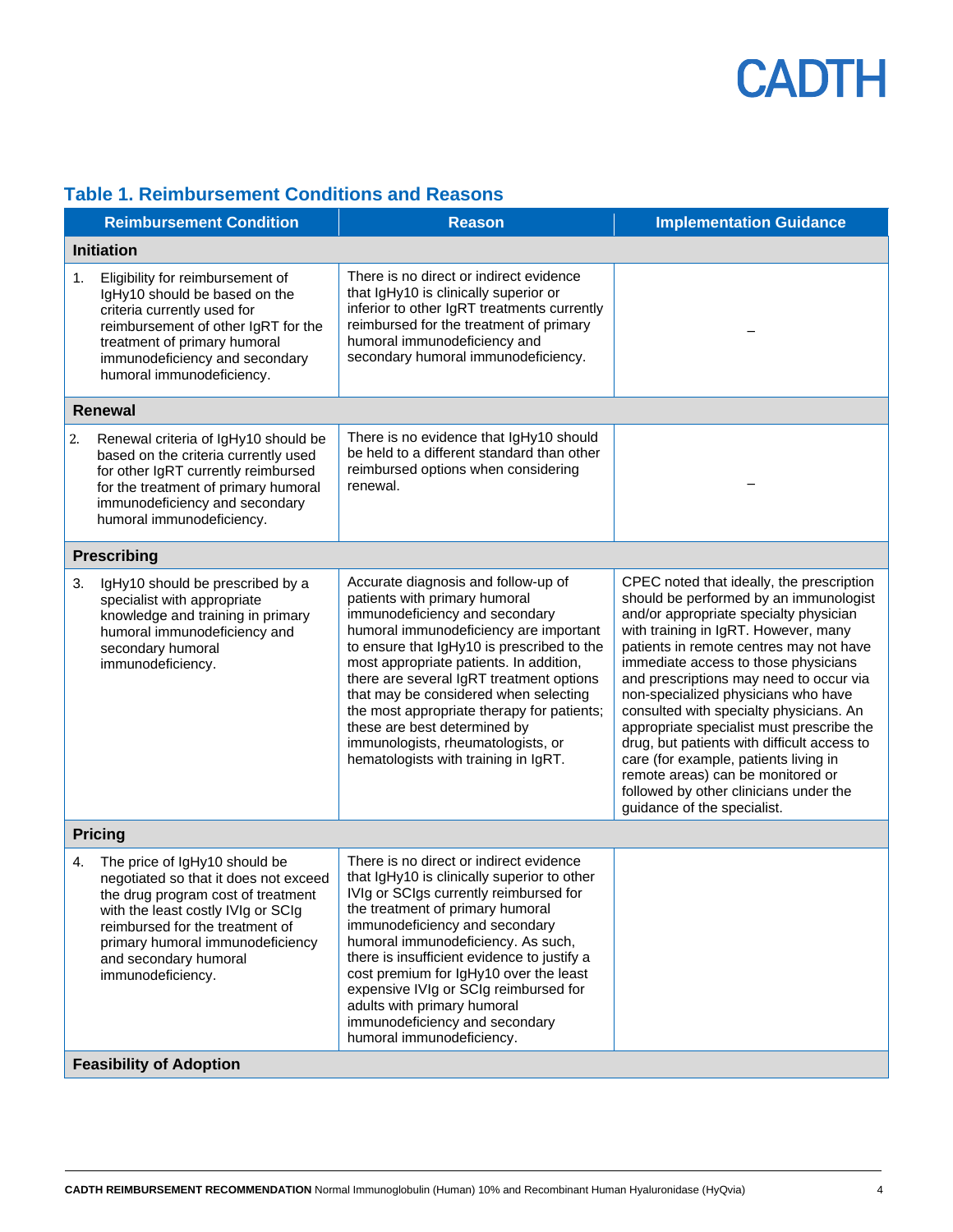|    | <b>Reimbursement Condition</b>                             | <b>Reason</b>                                                                                                                                                                                                                                                                                                                                   | <b>Implementation Guidance</b> |
|----|------------------------------------------------------------|-------------------------------------------------------------------------------------------------------------------------------------------------------------------------------------------------------------------------------------------------------------------------------------------------------------------------------------------------|--------------------------------|
| 5. | The feasibility of adoption of IgHy10<br>must be addressed | At the submitted price, the budget impact<br>of IgHy10 is expected to be greater than<br>\$40 million in years 1, 2, and 3.<br>Furthermore, the magnitude of<br>uncertainty in the budget impact must be<br>addressed to ensure the feasibility of<br>adoption, given the difference between<br>the sponsor's estimate and CADTH's<br>estimate. |                                |

CPEC = Canadian Plasma Protein Product Expert Committee; IgHy10 = normal immunoglobulin (human) 10% and recombinant human hyaluronidase; IgRT = immunoglobulin replacement therapy; IVIg = intravenous immunoglobulin; SCIg = subcutaneous immunoglobulin.

## **Discussion Points**

- CPEC acknowledged that the therapeutic component of IgHy10, normal human immunoglobulin (10%) (Gammagard Liquid), is analogous to other IgRTs currently available in Canada for the treatment of patients with PID and SID. In addition, the clinical experts noted to CPEC that the rate of VASBI observed in the pivotal trials of IgHy10 was similar to other IgRTs currently utilized in Canada.
- CPEC acknowledged that IgHy10 offers potential ancillary clinical benefits for patients with PID or SID in having fewer infusions compared to cSCIG and recognized the similarities to other immune globulin replacement therapies in clinical benefit for reducing infections despite the limitations of Study 160603 and Study 160902, including the lack of randomization and high study discontinuation rates.
- In Study 160603, only 20.5% of all infusions were administered at home without nurse intervention. In Study 160902, 64% of patients and 52% of infusions required assistance and were unable to continue self-administration of infusions at home. The clinical experts and post-marketing data suggest to CPEC that, in practice, the proportion of patients who might be able to manage their condition with infusions at home is likely higher than what was reported in the studies. Additionally, the clinical experts noted that the ability to successfully self-administer IgHy10 at home depends on the ability to complete training for home infusion, which must be considered along with the use of IgHy10 as patients who are unable to complete this training may be better served by IVIg or cSCIg. CPEC acknowledged that IgHy10 offers an additional treatment option with the potential to be self-administered at home.
- CPEC discussed that determination of whether the patient would be a good candidate for treatment with IgHy10 should be at the discretion of both the treating clinician and patient. No literature or data informs a particular patient population that would benefit from IgHy10.
- CPEC discussed that each province or territory will likely have different approaches to IgRT utilization management; therefore, renewal criteria should align with the jurisdictional guidelines.
- No direct or indirect evidence was available comparing the efficacy or safety of IgHy10 with other immunoglobulin replacement therapies (IgRTs) used for patients with primary humoral immunodeficiency and secondary humoral immunodeficiency. CPEC identified this as a significant evidence gap and was unable to determine the potential clinical benefits of IgHy10 compared with other available IgRTs. As such, the evidence does not support a price premium over currently available IgRTs for adults with primary humoral immunodeficiency and secondary humoral immunodeficiency.

## **Background**

Primary immunodeficiency disorders or inborn errors of immunity encompass a heterogeneous group of disorders that are genetically determined, resulting from inherited defects in the development and/or function of the immune system. An estimated 1 in 1,200 Canadians live with PID, with over 70% of patients remaining undiagnosed. The drug under review is indicated for the treatment of humoral immunodeficiencies, which result from B-cell defects that lead to antibody deficiencies and account for 50 to 60% of PIDs. Living with PID predisposes affected people to an increase in the frequency and severity of infections, autoimmunity, and aberrant inflammation and malignancy. The presentation of PIDs can occur at any age, and patients with B-cell (antibody-deficiency) disorders typically present after 6 months of age with recurrent and often severe sinopulmonary infections such as otitis media, sinusitis, and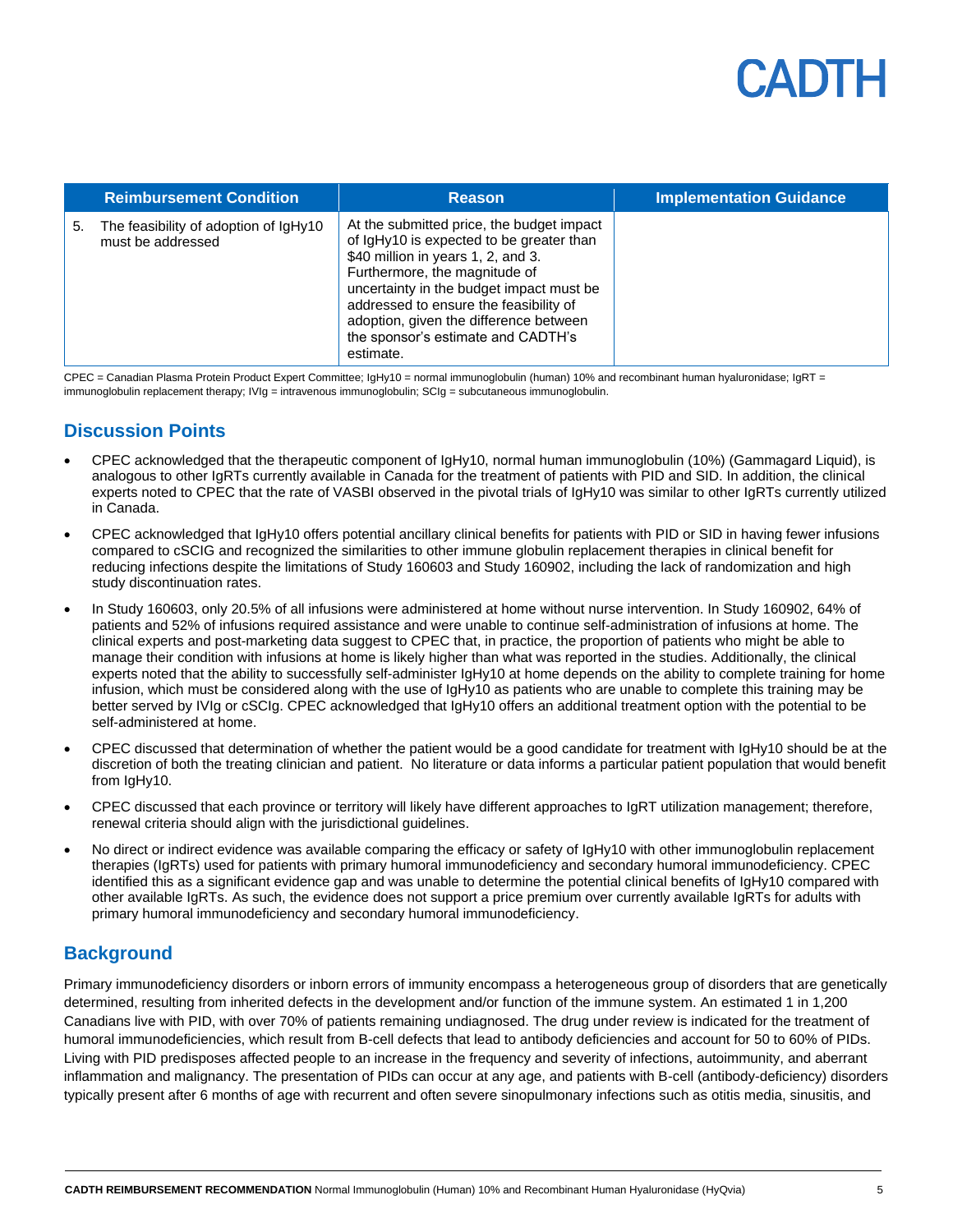pneumonia, and gastrointestinal infections. Diarrhea, fatigue, autoimmune manifestations (such as autoimmune cytopenia), and hearing loss are also common. Secondary immunodeficiencies are acquired and much more common than PIDs. They may result from systemic disorders, immunosuppressive treatments, or prolonged serious illness. Additionally, patients who are critically ill, older, or hospitalized are susceptible to acquired or SID. Secondary humoral immunodeficiency is a type of SID that occurs across a wide spectrum of diseases with a range in the level of susceptibility to infection and can sometimes be reversed. An estimation of the prevalence and incidence of SID or secondary humoral immunodeficiency in Canada was not identified; however, a study by Patel et al. (2019) reported that secondary humoral deficiencies are estimated to be 30-fold more common than primary humoral immunodeficiencies.

Human immunoglobulin preparations for intravenous or subcutaneous administration, or IgRT, are the cornerstone of treatment in patients with immunodeficiencies affecting the humoral immune system. The clinical experts consulted by CADTH indicated that it is important to note, that not only patients with predominantly antibody deficiencies, but with other forms of PIDs, such as combined immunodeficiencies or inborn errors of immunity, also might require long term or even lifelong IgRT. Both IVIg and SCIg therapies have limitations, one of which is associated adverse events (AEs). Adverse events associated with SCIg tend to be local reactions, whereas systemic AEs are more commonly reported with IVIg. Other reasons for using SCIg include: improved consistency of IgG serum levels (less of a difference between peak and trough levels), administration may be performed at home, and no requirement for venous access. Disadvantages of SCIg compared to IVIg include a higher frequency of infusions and a requirement for multiple injection sites, as well as compliance for some patients. Treatment with IVIg allows for administration of larger volumes of IgG compared to SCIg, more frequent and direct contact with healthcare professionals, and less frequent administration. In addition to IgRT, early and aggressive treatment of infections with antimicrobial agents is essential in patients with several forms of inborn errors of immunity, including primary humoral immunodeficiency. Non-drug therapies for the treatment of humoral immunodeficiencies include avoidance of some live vaccines for selected diseases, and close monitoring and co-treatment for comorbidities including autoimmune diseases (cytopenias, enteropathies, celiac disease, thyroid disease, granulomas), respiratory status and function, and malignancies.

Normal immunoglobulin (human) 10% and recombinant human hyaluronidase (IgHy10) has been approved by Health Canada as replacement therapy for primary humoral immunodeficiency and secondary humoral immunodeficiency in adult patients. IgHy10 is an immunoglobulin replacement therapy. Both components of IgHy10 are provided as solutions for subcutaneous infusion and the dosage recommended in the product monograph for IgHy10 varies by previous treatment experience, as follows:

- Patients naïve to IgG treatment should receive IgHy10 at 300 to 800 mg/kg at 3- to 4- week intervals, after initial ramp-up, and adjust as necessary based on IgG levels and clinical outcome.
- Patients that were previously treated with intravenous immunoglobulin (IVIg) or have a previous IVIg dose that can be referenced should receive IgHy10 at the same dose and same frequency as their previous IVIg treatment. When switching from IV treatment, IgHy10 is started 1 to 2 weeks after the last IV dose. If patients were previously on a 3-week dosing regimen, increasing the interval to 4 weeks can be accomplished by administering the same weekly equivalents.
- Patients previously treated with SCIg should receive an initial dose of IgHy10 at the same dose as their previous SCIg treatment, but administration may be adjusted to a 3- or 4-week interval. The first infusion of IgHy10 should be given one week after the last treatment with the previous immune globulin.

The Health Canada-approved dose of hyaluronidase is a minimum of 75 U per gram of IgG.

## **Sources of Information Used by the Committee**

To make their recommendation, the Committee considered the following information:

- A review of 2 open-label, non-randomized, single group, prospective studies in patients with a primary immunodeficiency (PID) disorder that required antibody replacement therapy
- Patients' perspectives gathered by 1 patient group, Canadian Immunodeficiencies Patient Organization (CIPO)
- Input from public drug plans that participate in the CADTH review process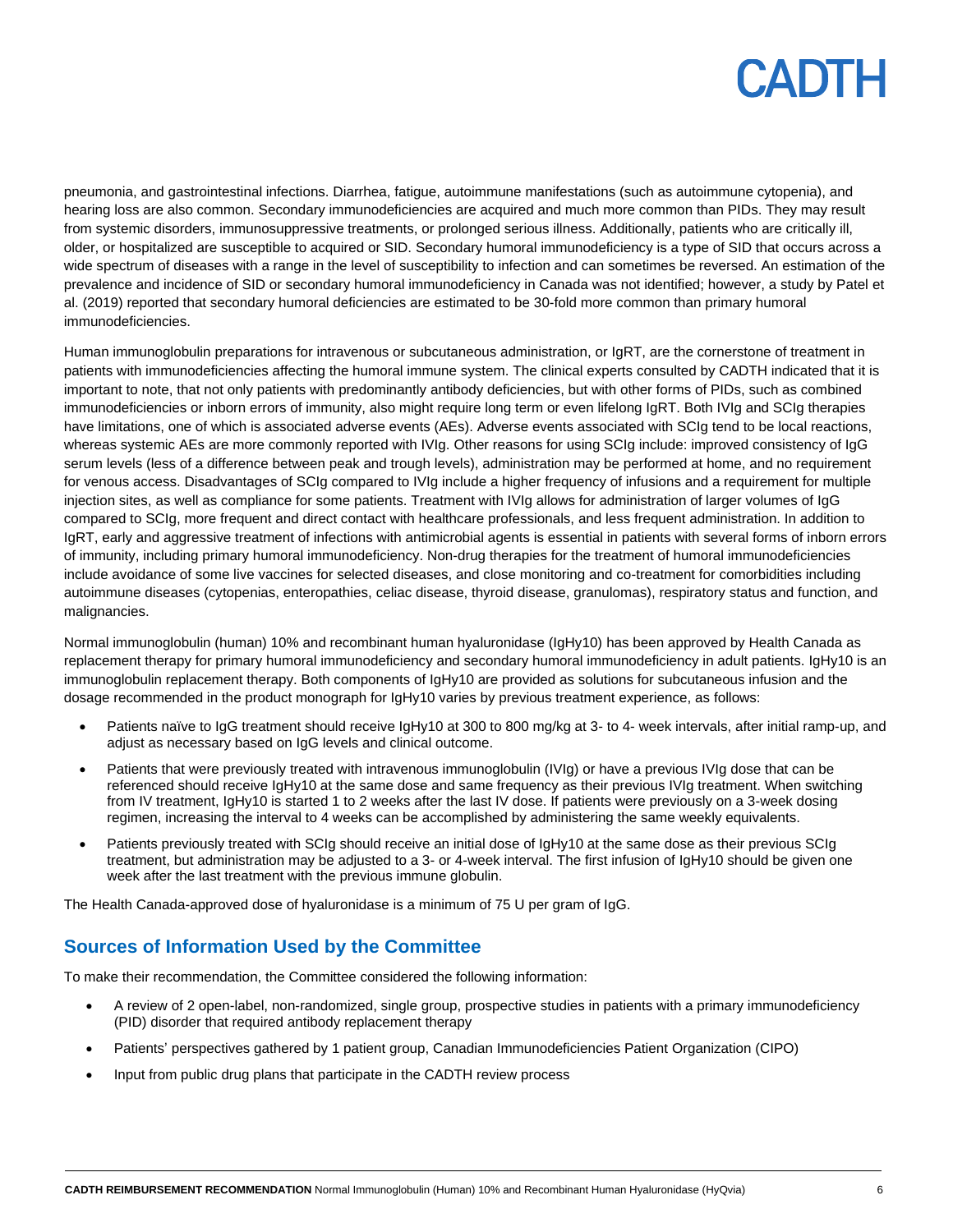

- Input from 2 clinical specialists with expertise diagnosing and treating patients with primary humoral immunodeficiency and secondary humoral immunodeficiency
- Input from 2 clinician groups, the Clinical Immunology Network-Canada and the Medical and Scientific Advisory Committee of the Canadian Immunodeficiencies Patient Organization (CIPO).
- A review of the pharmacoeconomic model and report submitted by the sponsor

## **Stakeholder Perspectives**

The information in this section is a summary of input provided by the patient groups who responded to CADTH's call for patient input and from clinical experts consulted by CADTH for the purpose of this review.

### Patient Input

Information for the patient group submission by CIPO was collected through an online survey of patients and caregivers (N = 246) and semi-structured telephone interviews with patients  $(N = 8)$  living with PID. A total of 233 (95%) survey respondents were patients living with PID, and 13 (5%) were caregivers responding on behalf of patients. The telephone interviews were with patients currently receiving immunoglobulin replacement therapy (IgRT) for PID. None of the patients captured in the patient group submission had experience with IgHy10.

The patient group submission described living with PID as being prone to a wide range of infections that are often severe, chronic, and debilitating. According to CIPO, the frequency of infections is dramatically reduced with IgRT. As many patients with PID require lifelong therapy, the method of administration and setting where the treatment is administered are important factors that can significantly affect HRQoL. The patient preference is strongly considered when selecting SCIg or IVIg therapy, along with the efficacy of the specific therapy.

According to CIPO, patients want a treatment that minimizes disruptions to career or personal life. It was noted that administering therapy at a lower frequency and reducing the need to travel to an infusion clinic would help minimize disruption to everyday life as well as reduce the risk of hospital-acquired infections. Telephone interview respondents indicated a curiosity about trying IgHy10, but also described a desire for the same result from treatment, concerns about having a negative experience due to switching therapies, and whether IgHy10 it would be an appropriate treatment option for the individual patient seeking treatment.

### Clinician input

### *Input from clinical experts consulted by CADTH*

The following input was provided by 2 clinical specialists with expertise in the diagnosis and management of PID and SID in pediatric and adult patients.

The clinical experts stated that treatments for primary humoral immunodeficiency that reverse the course of disease are limited. The experts also noted that treatments for secondary humoral immunodeficiency are limited, but that some etiologies can be reversed. Current options for IgRT are effective, but the clinical experts noted there is a need for treatment options that improve adherence and convenience. The clinical experts indicated that current treatments are time consuming and can negatively affect daily function due to the duration and/or frequency of administration, as well as the need to administer IVIg in a hospital setting. The clinical experts also expressed a need for treatments that are better tolerated, noting IVIg is associated with side effects including headaches, myalgia, arthralgia, and nausea, and requires premedication with antipyretics and antinausea agents. Some patients were also reported as having experienced transient acute kidney injury, aseptic meningitis, thrombotic and hyperviscosity related side effects, and fever. Lastly, the experts reported that not all patients respond to currently available IVIg and conventional SCIg (cSCIg) treatments, and that it is difficult to achieve target levels of immunoglobulin in selected patients with IVIg due to its pharmacokinetics (greater variation in peaks and troughs between infusions), which can translate to suboptimal clinical control of disease.

According to the clinical experts consulted by CADTH for this review, IgHy10 would present an additional treatment option to patients, either as first line for patients who were expected to benefit from SCIg, or as second line for those who do not tolerate IVIg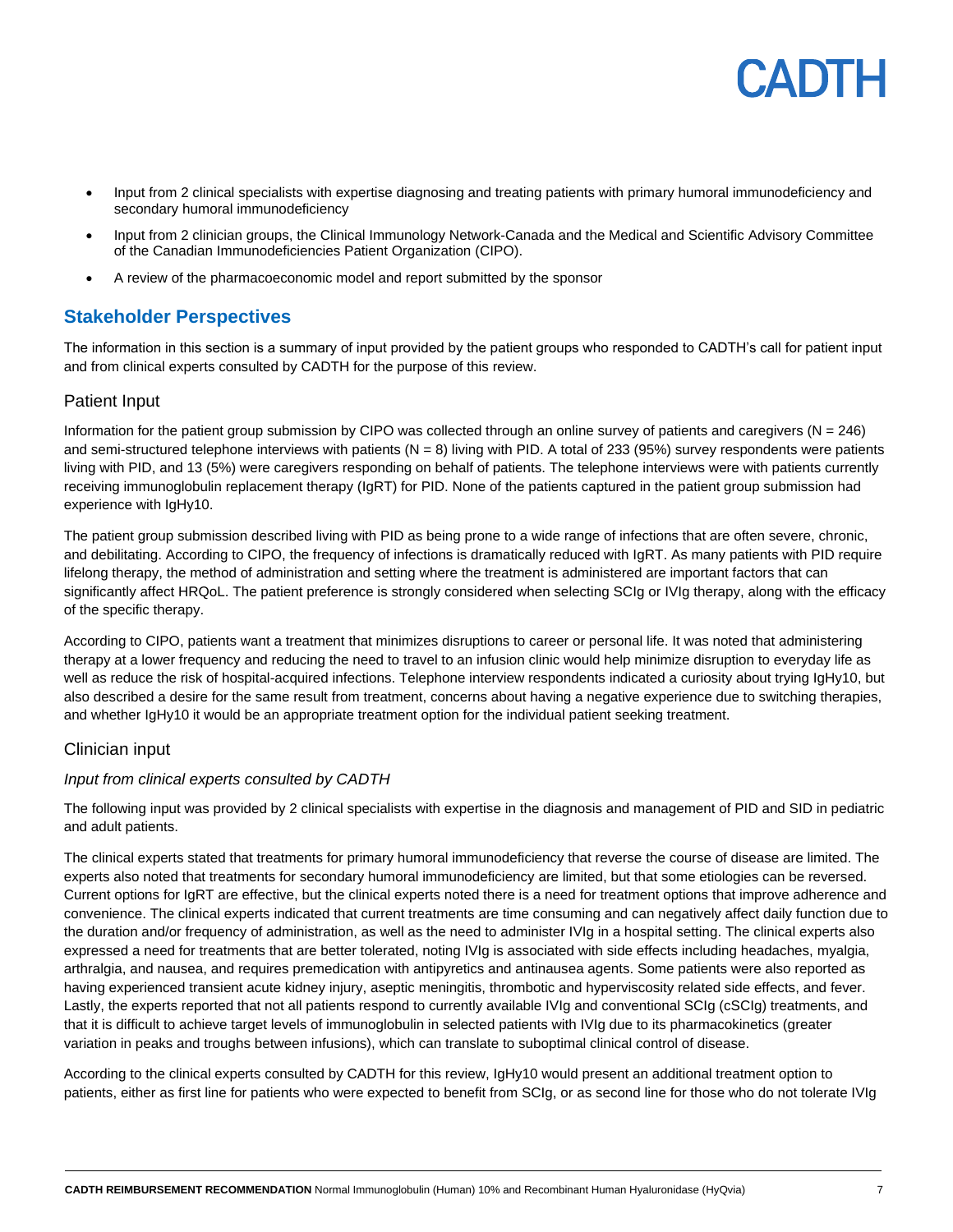or SCIg. Both experts felt IgHy10 had potential to cause a shift in the current treatment paradigm, particularly in terms of SCIg therapies, as it would expand options for IgRT for patients with primary humoral immunodeficiency and secondary humoral immunodeficiency.

The clinical experts indicated patients who are expected to benefit from SCIg or IVIg are also expected to benefit from treatment with IgHy10. The clinical experts also indicated that patients who are expected to benefit most from switching from IVIg to treatment with IgHy10 include patients with certain comorbidities, those with limited access to health care facilities, those who had severe adverse effects to IVIg, have difficult venous access, or those who prefer not to miss school/work to receive treatment. The clinical experts also noted that patients that are likely to benefit from switching from cSCIg to IgHy10 include those who require large doses/volumes due to higher body weight or for the need for immunomodulation, those who have needle phobia and want to avoid using multiple injection sites, those who want to infuse SCIg less frequently, or those who are unable to adhere to weekly SCIg infusions.

Patients identified by the clinical experts as being least suitable for treatment included those who have little to no subcutaneous tissue (very low body fat) or severe skin conditions preventing the subcutaneous administration. The clinical experts also felt that complex patients that require frequent clinical and Ig monitoring and regular in-person re-assessment (potentially coordinated with other IV treatments) would be less suitable for treatment with IgHy10. Lastly, the clinical experts noted patients with a history of poor adherence to treatment, inappropriate compliance, or inappropriate support from a caregiver (particularly for pediatric patients) may also be less suitable for treatment with IgHy10.

The clinical experts indicated that patients with primary or secondary humoral immunodeficiency starting treatment with IgHy10 who also have chronic or active infections are expected to respond to treatment with an improvement in clinical state and normalized blood IgG levels (IgG target levels achieved). The clinical experts described long-term expectations for response to treatment as a reduction in frequency and severity of infections, which should result in fewer visits to outpatient clinics, a reduced rate of emergency visits and/or hospitalizations due to infections, reduced need for antimicrobial treatments or prophylactic use, fewer missed days from school or work, and improved overall health and HRQoL. The experts would also expect the overall burden experienced by caregivers and by the health care system to be reduced.

The experts described a clinically meaningful response to treatment as one that would include maintenance of target steady-state serum IgG trough levels (at least 7 g/L), reduced infection rate (no serious infections or significantly less severe infections per year), no ER visits or hospital admissions due to infections, significant reduction in days missed from work or school, improved survival and HRQoL, and remission of autoimmune and inflammatory diseases associated to inborn error of immunity if present. Further, the experts noted that all of these outcomes are clinically meaningful when achieved without serious adverse events (SAEs).

The clinical experts suggested that patients treated with IgHy10 should be assessed for response to treatment every 3-6 months depending on the disease severity, which is consistent with current clinical practice of patients with PID/SID.

Feedback from the clinical experts indicated that discontinuation of treatment with IgRT would be considered if there is a lack of improvement in Ig replacement levels, or if response to treatment (as described above) is not achieved despite increasing doses of IgRT. The experts also noted that issues with adherence (identified by an inability to maintain therapeutic serum IgG levels) may result in discontinuation from IgHy10 as they may be better served by IVIg. Discontinuation from IgHy10 may also be considered based on patient preference, or for patients who do not exhibit an improvement in HRQoL, as described by the clinical experts.

According to the clinical experts, IgHy10 can be administered at home after appropriate training by a patient support program, similar to current practice for other SCIg preparations. The experts also noted that select cases may warrant infusion of IgHy10 in a health care facility (infusion clinic, outpatient clinic, in hospital medical day treatment unit), such as when the caregiver/patient is unable to administer the infusion. The experts indicated that a specialist with appropriate knowledge and training in PID/SID should be involved in the diagnosis and initiation of therapy. This may include Immunologists, Rheumatologists, and Hematologists with training in IgRT.

#### *Clinician group input*

Seven clinicians authored two clinician group input submissions on behalf of two clinician groups: the Clinical Immunology Network-Canada and the Medical and Scientific Advisory Committee of the Canadian Immunodeficiencies Patient Organization. The clinician group input was aligned with the input provided by the clinical experts consulted by CADTH, with the exception of place in therapy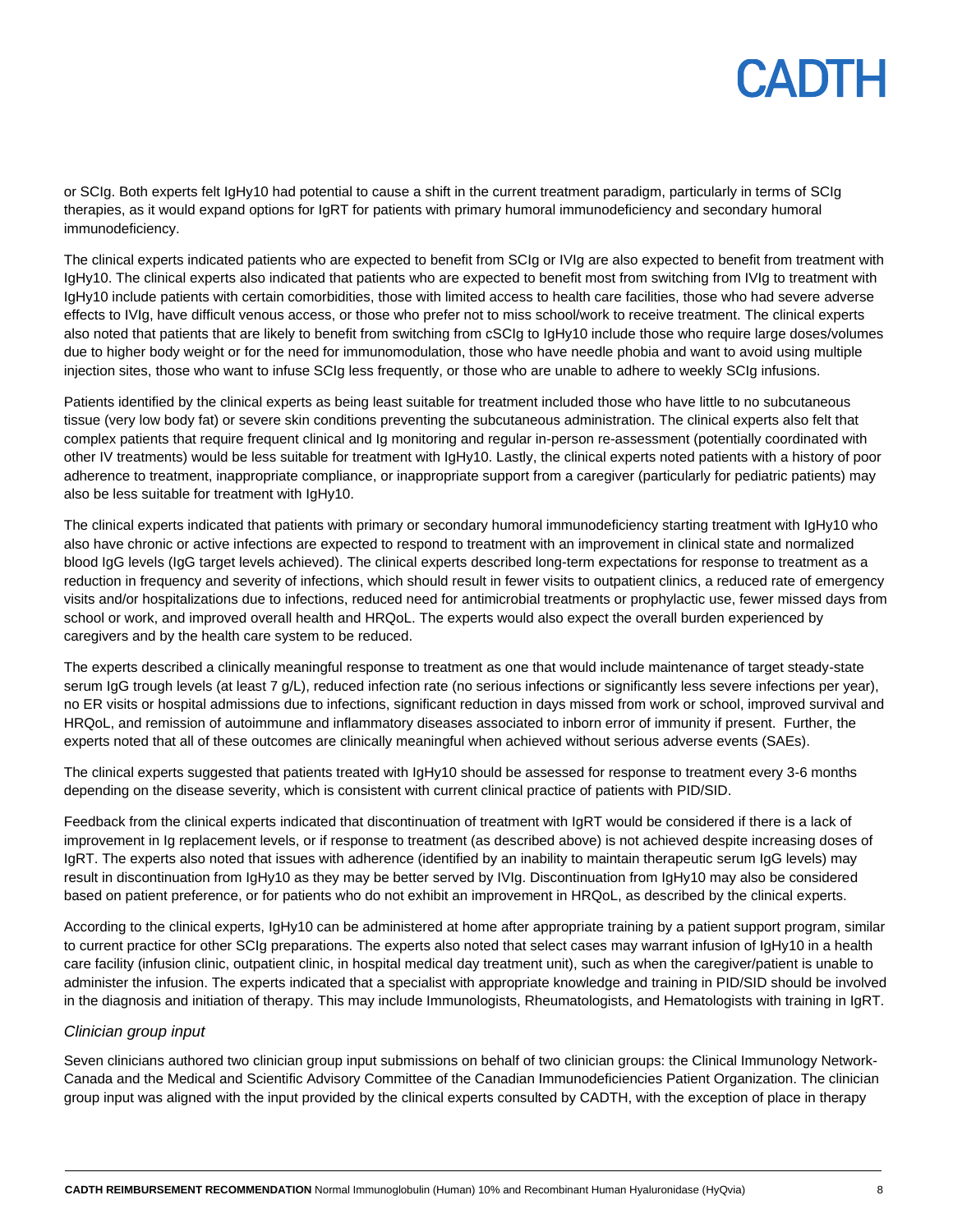and assessment of treatment response, which differed slightly. The clinician groups felt that IgHy10 would likely be used as a second-line treatment (following IVIg or cSCIg) for primary or secondary humoral immunodeficiency in general, but could become a first-line treatment option in certain subpopulations of patients with the greatest unmet need. The clinician group input recommended treatment response be assessed at least every 6 to 12 months, which is longer than the frequency of 3 to 6 months suggested by the clinical experts consulted by CADTH. The clinician groups also noted that there are considerable benefits associated with the ability to treat patients at home, particularly in terms of rising capacity issues for both inpatient and outpatient beds and the increasing costs of medicines.

## Drug Program Input

Input was obtained from the drug programs that participate in the CADTH reimbursement review process. The clinical experts consulted by CADTH provided advice on the potential implementation issues raised by the drug programs.

# **Table 2. Responses to Questions from the Drug Programs**

| <b>Implementation Issues</b>                                                                                                                                                                                                                                                                                                                                                                                                                                                                                                    | <b>Response</b>                                                                                                                                                                                                                                                                                                                                                                                                                                                                                                                                                                                                                                            |  |
|---------------------------------------------------------------------------------------------------------------------------------------------------------------------------------------------------------------------------------------------------------------------------------------------------------------------------------------------------------------------------------------------------------------------------------------------------------------------------------------------------------------------------------|------------------------------------------------------------------------------------------------------------------------------------------------------------------------------------------------------------------------------------------------------------------------------------------------------------------------------------------------------------------------------------------------------------------------------------------------------------------------------------------------------------------------------------------------------------------------------------------------------------------------------------------------------------|--|
| <b>Relevant Comparators</b>                                                                                                                                                                                                                                                                                                                                                                                                                                                                                                     |                                                                                                                                                                                                                                                                                                                                                                                                                                                                                                                                                                                                                                                            |  |
| Does IgHy10 allow a similar dose as IVIg and potentially<br>lower dose than cSCIg per patient?<br>If a patient is switched from IVIg/cSCIg to IgHy10, how much<br>would the dose be expected to change?                                                                                                                                                                                                                                                                                                                         | Similar to the other cSCIg products, the IgHy10 dose is calculated<br>as it would be for IVIg dosing and administered similarly every 4<br>weeks. A change in the dose or dosing interval is not expected for<br>a switch from IVIg to IgHy10.                                                                                                                                                                                                                                                                                                                                                                                                             |  |
|                                                                                                                                                                                                                                                                                                                                                                                                                                                                                                                                 | When switching from SCIg to IgHy10, the monthly dose would be<br>the same and the dosing interval is extended to every 3 or 4<br>weeks. For example, a patient on 40g/month dose of IVIg would<br>give 10g every 7 days of cSCIg or 40g every 28 days of IgHy10.<br>Therefore, a switch from SCIg and IgHy10 is not expected to<br>result in a change to monthly dose, but the dosing interval would<br>be adjusted as described.                                                                                                                                                                                                                          |  |
|                                                                                                                                                                                                                                                                                                                                                                                                                                                                                                                                 | Of note, IgHy10 dosing in Study 160603 and 160902 was 108% of<br>the dose of IVIg received during Epoch 1 of Study 160603.                                                                                                                                                                                                                                                                                                                                                                                                                                                                                                                                 |  |
|                                                                                                                                                                                                                                                                                                                                                                                                                                                                                                                                 | CPEC agreed with the response provided by the clinical experts.                                                                                                                                                                                                                                                                                                                                                                                                                                                                                                                                                                                            |  |
| How does IgHy10 compare with IVIg and cSCIg in terms of<br>safety?<br>a) Sponsor claims that recombinant hyaluronidase allows<br>greater dispersion and absorption of Ig in a tissue. Does<br>IgHy10 require fewer infusion sites than cSCIg for<br>administration because of recombinant hyaluronidase? Does<br>this translate into lesser local side effects?<br>b) IgHy10 has lower peak-to-trough variation than IVIg and<br>slightly higher than cSCIg. Does this translate into<br>lesser/higher systemic adverse events? | At the time of this review, no evidence comparing treatment with<br>IgHy10 with other forms of IgRT (IVIg or cSCIg) was identified.<br>Based on the results presented in Study 160603 and Study<br>160902, the clinical experts felt that similarly to other cSCIg<br>products, IgHy10 appears to translate to more local but fewer<br>systemic adverse events than what is observed with IVIg<br>treatment in clinical practice. In general, CPEC agreed with the<br>responses provided by the clinical experts, but also noted that<br>IgHy10 presented with more systemic adverse events than what<br>is observed in clinical practice with other SCIg. |  |
| What is the average dosing interval of IgHy10 and how does<br>it compare with IVIg and cSCIg?                                                                                                                                                                                                                                                                                                                                                                                                                                   | The clinical experts consulted by CADTH do not have experience<br>using IgHy10 in clinical practice; however, cSCIg can be<br>administered at intervals of up to every 2 weeks. CPEC agreed<br>but noted that the typical dosing interval for cSCIg tends to be<br>weekly. The clinical experts also stated and CPEC agreed that<br>based on the literature, the average dosing interval of IgHy10 is<br>expected to be greater than cSCIg, reaching up to every 3 or 4<br>weeks. This is consistent with the dosing interval used for IVIg in<br>clinical practice.                                                                                       |  |
| How does IgHy10 compare with other Ig brands in terms of<br>overall infusion time?                                                                                                                                                                                                                                                                                                                                                                                                                                              | Individual IgHy10 infusion times are expected to be shorter<br>compared to the same dose of IVIg, and longer compared to<br>cSCIg. This is because with cSCIg, patients infuse smaller                                                                                                                                                                                                                                                                                                                                                                                                                                                                     |  |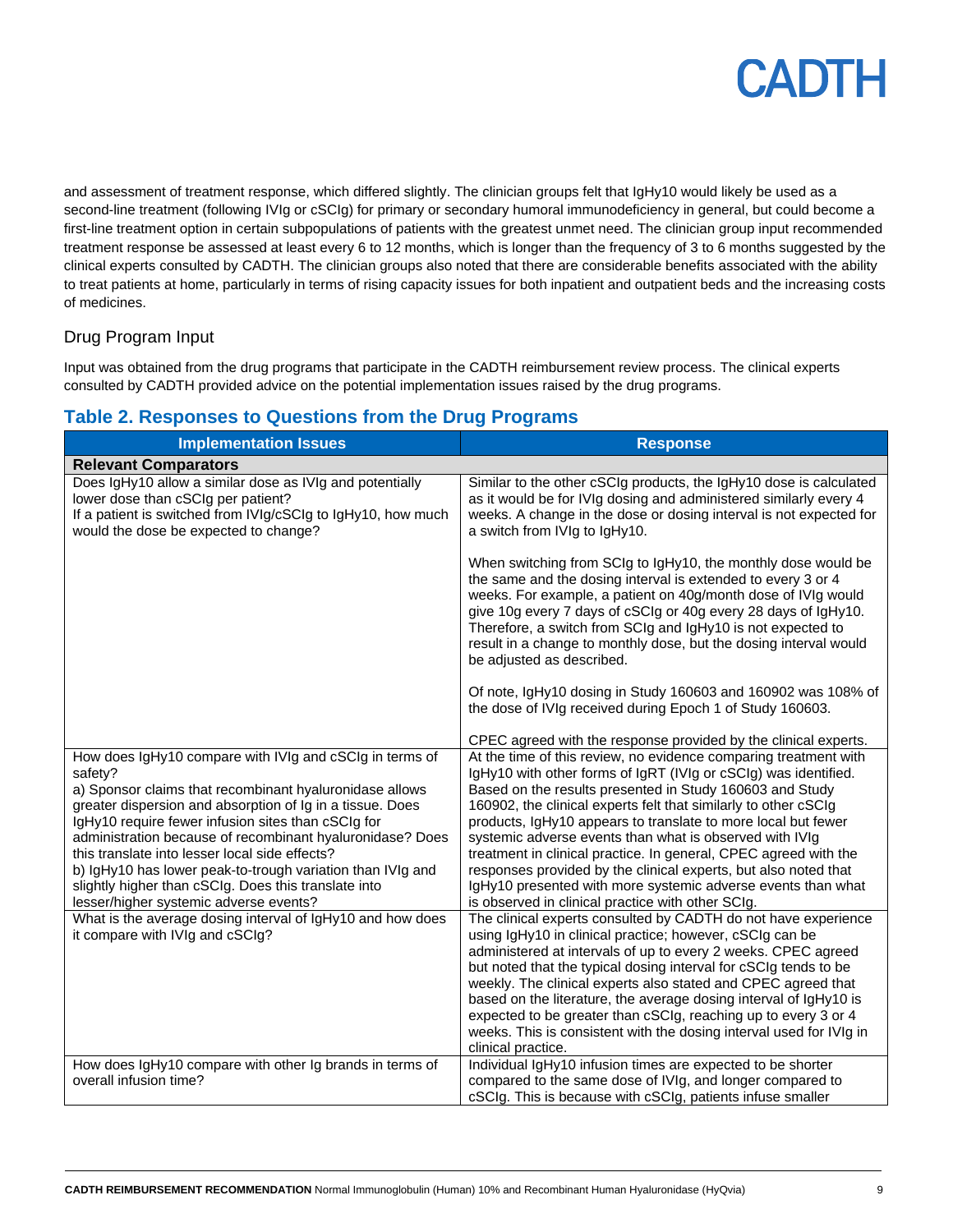| <b>Implementation Issues</b>                                                                                                                                                                                                                                                                                                                                                                                          | <b>Response</b>                                                                                                                                                                                                                                                                                                                                                                                                                                                                                                                                                                                                                                                                                                                                                                                                                                                                                                                                                                                                                                                                                                                                                                                   |
|-----------------------------------------------------------------------------------------------------------------------------------------------------------------------------------------------------------------------------------------------------------------------------------------------------------------------------------------------------------------------------------------------------------------------|---------------------------------------------------------------------------------------------------------------------------------------------------------------------------------------------------------------------------------------------------------------------------------------------------------------------------------------------------------------------------------------------------------------------------------------------------------------------------------------------------------------------------------------------------------------------------------------------------------------------------------------------------------------------------------------------------------------------------------------------------------------------------------------------------------------------------------------------------------------------------------------------------------------------------------------------------------------------------------------------------------------------------------------------------------------------------------------------------------------------------------------------------------------------------------------------------|
|                                                                                                                                                                                                                                                                                                                                                                                                                       | volumes administered more frequently. CPEC agreed with this<br>response from the clinical experts.                                                                                                                                                                                                                                                                                                                                                                                                                                                                                                                                                                                                                                                                                                                                                                                                                                                                                                                                                                                                                                                                                                |
|                                                                                                                                                                                                                                                                                                                                                                                                                       | For reference, in Study 160603, the median duration of IVIg<br>infusion was 2.33 hours (range = $0.92$ to 6.33) and the median<br>duration of IgHy10 infusion was 2.08 hours (range = $0.83$ to 4.68).                                                                                                                                                                                                                                                                                                                                                                                                                                                                                                                                                                                                                                                                                                                                                                                                                                                                                                                                                                                            |
| <b>Considerations for Initiation of Therapy</b>                                                                                                                                                                                                                                                                                                                                                                       |                                                                                                                                                                                                                                                                                                                                                                                                                                                                                                                                                                                                                                                                                                                                                                                                                                                                                                                                                                                                                                                                                                                                                                                                   |
| If IgHy10 is found to be more costly than other Ig brands for<br>not much benefit, we would need clear criteria on when<br>IgHy10 should be considered over other immunoglobulin<br>brands, for example, should patients with treatment<br>compliance issues with cSCIg or unable to tolerate it be<br>eligible for IgHy10? Should patients with poor venous access<br>and unable to use IVIg be eligible for IgHy10? | The clinical experts indicated that they would consider the use of<br>IgHy10 for patients that they would consider cSCIg for. This would<br>include patients with poor venous access as well as patients with<br>tolerability or compliance issues with cSCIg. CPEC agreed with<br>the response provided by the clinical experts.                                                                                                                                                                                                                                                                                                                                                                                                                                                                                                                                                                                                                                                                                                                                                                                                                                                                 |
| <b>Considerations for prescribing of therapy</b>                                                                                                                                                                                                                                                                                                                                                                      |                                                                                                                                                                                                                                                                                                                                                                                                                                                                                                                                                                                                                                                                                                                                                                                                                                                                                                                                                                                                                                                                                                                                                                                                   |
| What percentage of patient population would be able to<br>manage their condition at home with monthly frequency?                                                                                                                                                                                                                                                                                                      | Again, the clinical experts consulted by CADTH do not have<br>experience with IgHy10; however, they would expect the<br>proportion of patients who are able to manage their condition with<br>cSCIg at home to be similar to IgHy10, i.e. more than 90% of<br>patients.<br>Overall, CPEC agreed with the response from the clinical experts,<br>but noted the discrepancy between what was expected and what<br>the clinical trial results were.                                                                                                                                                                                                                                                                                                                                                                                                                                                                                                                                                                                                                                                                                                                                                  |
| IgHy10 is a dual vial unit. It has the same route but different<br>administration method than cSCIg. What level of special<br>training would patient/caregiver needs to be comfortable<br>administering IgHy10?                                                                                                                                                                                                       | A specialized training program (such as OnePath Program in case<br>of another cSCIg product) would be essential to help orient<br>patients to the administration of IgHy10 as well as educate<br>patients on possible adverse events and how to treat them. The<br>support program could also help navigate access issues. It was<br>recommended that education around mechanism of action of<br>IgHy10 be included. Additionally, the program should be<br>continuously available to support patients on IgHy10. CPEC also<br>noted that the prescriber should also be available to support<br>patients on IgHy10.<br>The clinical experts felt the current capacity of training programs<br>for SCIg products would likely not need to be increased, but the<br>duration of training sessions would likely need to be increased by<br>approximately 15-30 minutes. IgHy10 infusion would require<br>slightly more training than cSCIg products.<br>The clinical experts felt that more than 90% of patients would be<br>able to successfully complete training to be able to comfortably<br>administer IgHy10 at home.<br>CPEC felt the responses from the clinical experts were<br>reasonable. |
| If a patient starts IgHy10, can they switch to other Ig brands<br>during the course of treatment?                                                                                                                                                                                                                                                                                                                     | The clinical experts and CPEC would not expect to have any<br>issues with switching patients on IgHy10 to other brands of IgRT.<br>CPEC also noted that they would not expect issues with switching<br>patients on IgHy10 to other types of IgRT, for example, IVIg may<br>be a more appropriate treatment depending on the circumstances<br>that lead to the desire to switch treatments.                                                                                                                                                                                                                                                                                                                                                                                                                                                                                                                                                                                                                                                                                                                                                                                                        |
| <b>Care provision issues</b>                                                                                                                                                                                                                                                                                                                                                                                          |                                                                                                                                                                                                                                                                                                                                                                                                                                                                                                                                                                                                                                                                                                                                                                                                                                                                                                                                                                                                                                                                                                                                                                                                   |
|                                                                                                                                                                                                                                                                                                                                                                                                                       |                                                                                                                                                                                                                                                                                                                                                                                                                                                                                                                                                                                                                                                                                                                                                                                                                                                                                                                                                                                                                                                                                                                                                                                                   |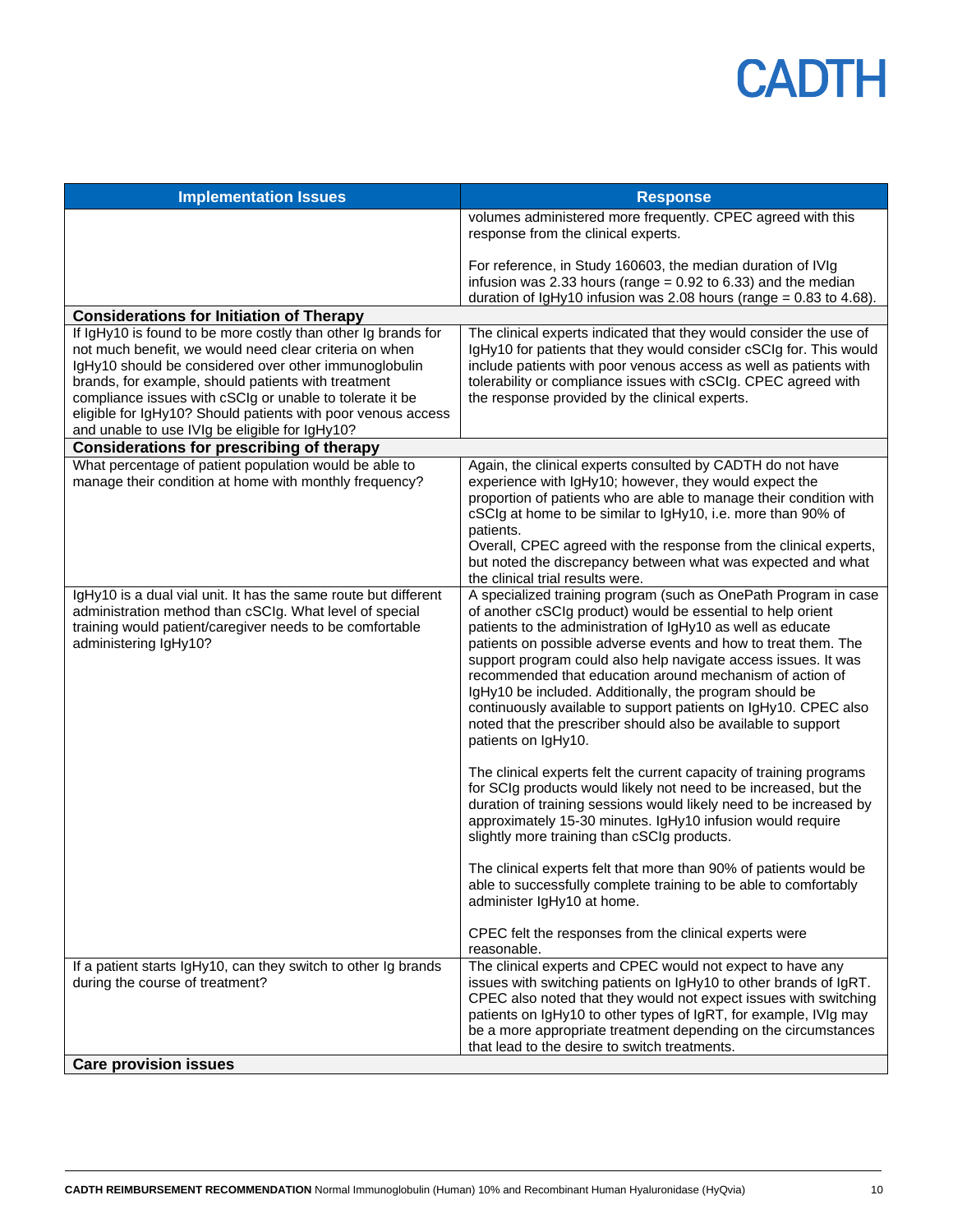| <b>Implementation Issues</b>                                                                           | <b>Response</b>                                                                                                             |
|--------------------------------------------------------------------------------------------------------|-----------------------------------------------------------------------------------------------------------------------------|
| Is there any additional monitoring required or safety<br>concerns due to administration of recombinant | The clinical experts and CPEC did not express any safety<br>concerns or additional monitoring for administration of IgHy10. |
| hyaluronidase?                                                                                         |                                                                                                                             |

CPEC = Canadian Plasma Protein Product Expert Committee; cSCIg = conventional subcutaneous immunoglobulin; IgHy10 = normal immunoglobulin (human) 10% and recombinant human hyaluronidase; IgRT = immunoglobulin replacement therapy; IVIg = intravenous immunoglobulin; PID= primary immunodeficiency; SCIg = subcutaneous immunoglobulin; SID = secondary immunodeficiency.

## **Clinical Evidence**

### Pivotal Studies and Protocol Selected Studies

### *Description of studies*

Two sponsor-submitted, phase III, open-label, non-randomized, single group, prospective studies were included in this review. The pivotal study, Study 160603 (N = 89), evaluated the efficacy and tolerability of IgHy10 in patients that were at least 2 years of age with a PID disorder that required antibody replacement therapy. Patients were also required to have a serum trough level of IgG greater than 4.5 g/L and to have been receiving regular IgRT for at least 3 months prior to enrolment. Study 160902 (N = 66) was an extension of Study 160603 that evaluated the long-term tolerability and safety of IgHy10. The safety extension also followed patients after discontinuation of hyaluronidase for delayed adverse reactions.

Study 160603 consisted of two epochs. During Epoch 1, patients received IVIg 10% for 12 weeks. Of the 89 patients that were enrolled in Epoch 1, 87 (98%) received IVIg treatment. Subsequently, 83 (93%) of the patients from Epoch 1 continued to Epoch 2 where patients received IgHy10 (75 U/g recombinant hyaluronidase followed by SCIg 10%), administered at 108% of the monthly total IVIg dose every 3 or 4 weeks, for 14 to 18 months. The primary endpoint in Study 160603 was acute serious bacterial infection rate, defined as the mean number of validated acute serious bacterial infections (VASBI) per patient per year. The annual rate of all infections, IgG levels, antibiotic use, healthcare utilization, productivity, HRQoL, tolerability, and safety were also evaluated.

Patients in Study 160603 that were exposed to treatment had a median age of 35.0 years (range = 4 to 78), were primarily White (91%) and non-Hispanic or -Latino (91%), and 51% were male. The most commonly diagnosed PID among patients was common variable immune deficiency (56%), followed by hypogammaglobulemia (20%) and X-linked agammaglobulinemia (7%). All patients reported a medical history including disorders of the hematopoietic/lymphatic system, and the majority also reported medical conditions relating to the eyes, ears, nose and throat (98%) and respiratory system (87%). The median serum IgG trough levels up to 6 months before enrolment were 10.34 g/L (range = 4.05 to 32.00). There were no notable differences in the demographic characteristics of patients who continued into Extension Study 160902.

#### *Efficacy Results*

The efficacy results have been summarized with a focus on the results reported during Epoch 2 of Study 160603, when patients were treated with IgHy10. It is important to note that in Study 160603, treatment with IgHy10 (Epoch 2) cannot be compared to treatment with IVIg (Epoch 1) as the study was not designed to assess this.

#### **Infections**

The primary endpoint of Study 160603 was analyzed based on the null hypothesis of one or more VASBI per patient per year tested against the alternate hypothesis of less than 1 VASBI per patient per year, as per regulatory guidance from the FDA. Comparisons of IgHy10 to other IgRT were not available. A total of two VASBI were reported during treatment with IgHy10 in Epoch 2; both cases were episodes of bacterial pneumonia that were treated with oral antibiotics without hospitalization. This corresponded to a rate of 0.025 VASBI per year [upper limit of the 99% confidence interval (CI), 0.046]. The clinical experts on this review agreed that the reported rate of VASBI was aligned with what would be expected from an IgRT treatment. The rate of VASBI was not reported during treatment with IVIg in Epoch 1. The rate of VASBI per year prior to the safety follow-up period was similar among the 66 patients that continued to extension Study 160902 (0.020; upper limit of the 99% CI, 0.045).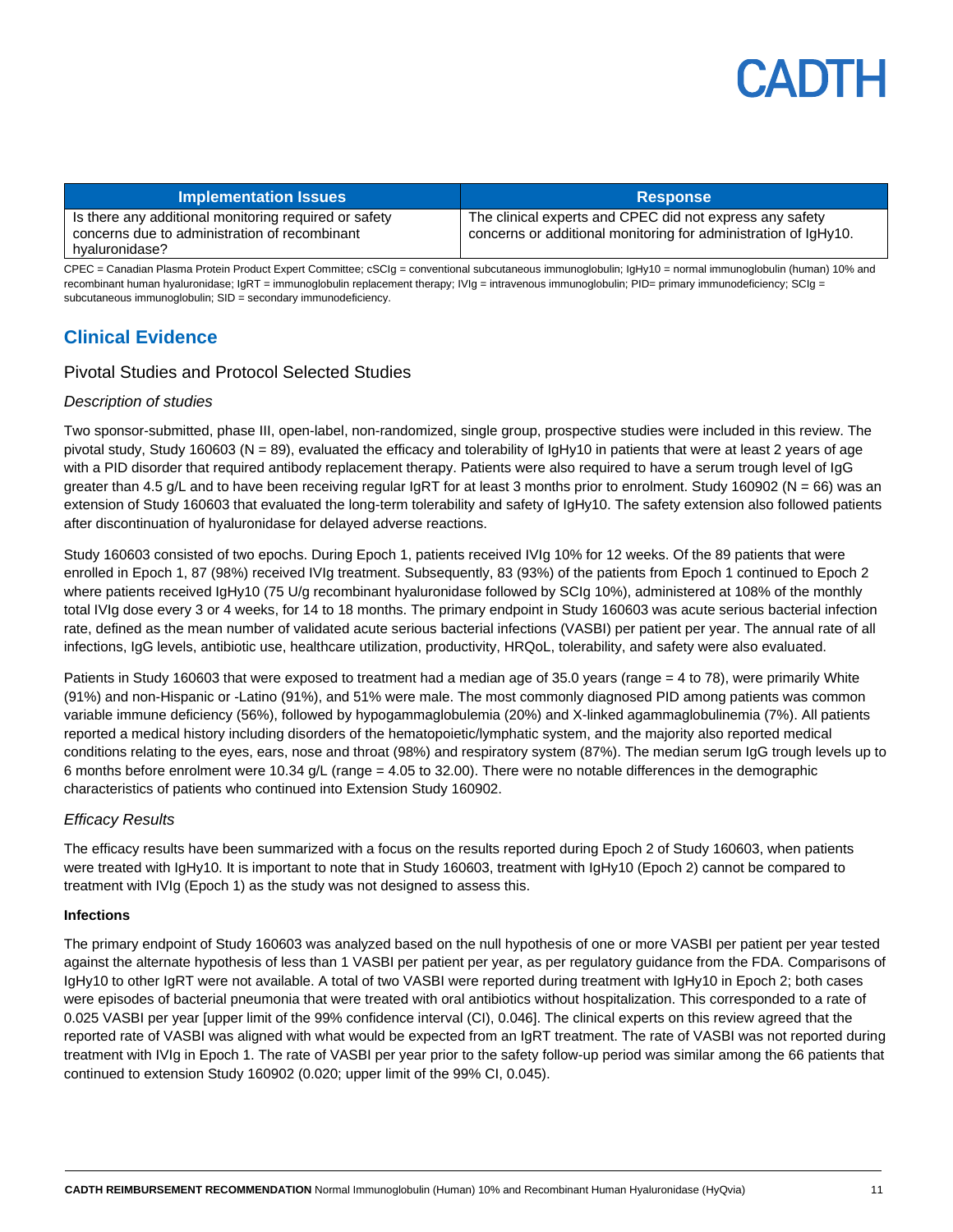In Study 160603, the rate of all infections reported during treatment with IVIg in Epoch 1 was 4.51 infections per year (95% CI, 3.50 to 5.69). During treatment with IgHy10 in Epoch 2, the rate of all infections was 2.97 infections per year (95% CI, 2.51 to 3.47). In the extension Study 160902, the rate of all infections during treatment with IgHy10 was 2.86 infections per year (95% CI, 2.36 to 3.43).

Additionally, Wasserman et al. (2016) evaluated in a post-hoc analysis patients from Study 160603 and Study 160902 from the first administration of IgHy10 through the end of treatment. The annual rate of infections and annual rate of VASBIs during IgHy10 treatment were reported by age group (< 18 and ≥ 18 years). For patients that were at least 18 years of age (n = 59), the rate of infections was 2.98 per year (95% CI, 2.56 to 3.44) and the rate of VASBIs was 0.01 per year (upper limit of 99% CI = 0.02). The rate of infections and VASBIs were consistent with the results reported for each of the individual studies.

#### **Immunoglobulin levels**

The pivotal study and extension study evaluated IgG trough levels. The clinical experts consulted by CADTH indicated that IgG trough levels were routinely assessed in clinical practice and used as an indicator for the ability to prevent infection and diseaserelated comorbidities. Published recommendations for treatment with IgRT suggest IgG trough levels should exceed 5 g/L and ideally be more than 7 g/L. At baseline in Study 160603, the median serum IgG trough levels were approximately 10 g/L. In patients who were at least 12 years old, the median IgG trough level was 10.70 g/L (95% CI, 9.46 to 11.80). The IgG trough levels while receiving IgHy10 during Epoch 2 appeared similar to IgG trough levels while receiving IVIg in Epoch 1.

In extension Study 160902, patients were asked to increase the frequency of IgHy10 administration to a 2-week or 3-week interval for a minimum of 4 months to evaluate the effect of varying dose intervals on IgG levels. In summary, the steady-state IgG trough levels were maintained at a median of at least 10 g/L at a dose administration interval of 2, 3, or 4 weeks. After 4 months, patients had the option of returning to their initial dose interval or stay on the 2- or 3-week interval [17/66 (25.8%) of patients stayed on a 2week interval for more than 4 months]. The ratio of IgG trough levels measured at the end of the safety follow-up period compared to IgG trough levels measured at the end of IgHy10 treatment were also reported, which indicated that IgG levels were maintained or increased following discontinuation of hyaluronidase over a period of approximately 1.5 years (mean duration of treatment was 565.9 days, SD = 211.8). Although the clinical experts consulted by CADTH indicated that IgG levels are routinely assessed and useful as a reference point, they also noted that treatment decisions are predominantly based on clinical assessments of the patient as opposed to solely relying on laboratory values.

#### **Antibiotic use**

Outcomes related to antibiotic use was identified as an important outcome to clinicians and patients. Antibiotic use was reported as a point estimate of the number of days per month on antibiotics. Based on this, it was estimated that during treatment with IgHy10 in Study 160603, patients were on antibiotics for 1.68 days per month (95% CI, 1.29 to 2.16). In the extension study (Study 160902), the point estimate for days on antibiotics was reported annually. While receiving treatment with IgHy10 prior to the safety follow-up period, patients were on antibiotics for 64.03 days per year (95% CI, 45.16 to 87.54). The clinical experts consulted by CADTH indicated that the rate of antibiotic use was higher than expected, noting that it is atypical for patients to use antibiotics on a monthly basis. Patients who could not discontinue prophylactic antibiotic use were excluded from the trials and concomitant prophylactic antibiotic use was not permitted during the trials. This is likely to overestimate the use of antibiotics in the trials; however, the magnitude of overestimation is difficult to determine as the proportion of patients who were using antibiotics prophylactically prior to enrolment was not reported. Thus, there is significant uncertainty associated with the results for antibiotic use.

#### **HRQoL**

Health-related quality of life was evaluated in Study 160603 and extension Study 160902 using the PEDS-QL and SF-36 and reported by age group (2-7, 7-14, and at least 14 years old). Evidence of validity, reliability, and responsiveness was identified for both the PEDS-QL and SF-36; however, not in patients with immunodeficiencies. In Study 160603 using the SF-36 for patients of at least 14 years, the mental and physical summary score was a median of 52.2 (range, 21.5 to 70.8) and 44.8 (range, 13.1 to 61.1), respectively. The HRQoL results were similar in the extension study, as the mental and physical summary score was a median of 51.0 (range, 25.3 to 56.9) and 48.7 (range, 11.6 to 52.9), respectively. Although limited by methods of analysis and sample size, the evidence suggests there was no change in HRQoL following treatment with IgHy10.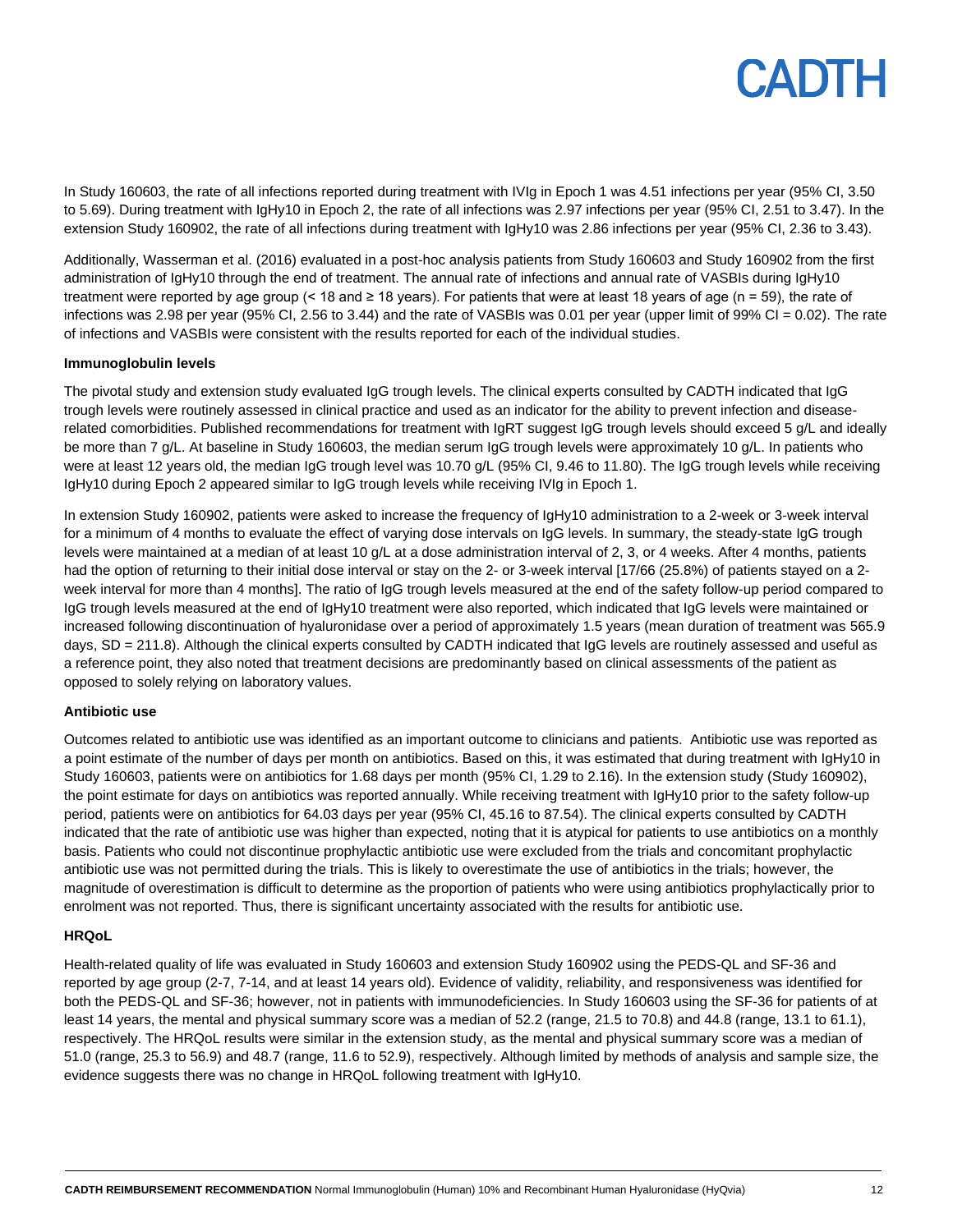#### **Tolerability and adherence**

In Study 160603, 77/87 (89%) of patients and 350/365 (96%) of infusions did not require a reduction, interruption, or stoppage of infusion due to tolerability concerns while receiving IVIg in Epoch 1. During treatment with IgHy10 in Epoch 2, 68/81 (84%) of patients and 1103/1129 (98%) of infusions did not require a reduction, interruption, or stoppage of infusion due to tolerability concerns. The findings in patients receiving treatment with IgHy10 during the extension Study 160902 were similar to what was observed in Study 160603.

One of the key advantages that was anticipated for IgHy10 was the ability to administer treatment at home, less frequently than cSCIg, thereby improving the convenience and minimizing the impact of treatment on a patient's life. The clinical experts consulted by CADTH indicated they expected the majority of patients (more than 90%) would be able to self-administer IgHy10 at home, similar to what they had observed with cSCIg in clinical practice. In Epoch 2 of Study 160603, 282/1129 (25%) of infusions were administered at home, 231 (82% of infusions at home or 20.5% of all infusions) of which were administered without nurse intervention, and the majority of IgHy10 infusions (847/1129 or 75.0%) were administered at investigational site. Infusions were required to occur at the investigational site until at least 2 infusions at the maximum infusion interval were tolerated, but the proportion of infusions this applies to is unknown based on the data available. While receiving IgHy10 (prior to the safety follow-up period) in extension Study 160902, 64% of patients and 52% of infusions required assistance with self/home-infusion. Reasons for being unable to continue self-administration of infusions at home were due to a medical reason (9/63 or 14.3% of patients), because of a family member (10/63 or 15.9% of patients), or for other reasons (37/63 or 58.7% of patients). Additional information about the reasons for being unable to self-administer infusions at home was not provided. Further, whether the ability to self-administer IgHy10 improves over time is unknown.

#### **Healthcare utilization and productivity**

Outcomes related to healthcare utilization and productivity were of importance to clinicians and patients. A point estimate of the number of acute physician visits, days in hospital, days in hospital due to infection were reported per month in Study 160603 and per year in Study 160902.

In Study 160603, patients reported an acute visit to a physician on approximately 0.40 days per month (95% CI, 0.32 to 0.49) while receiving treatment with IgHy10. There was no substantial difference in acute physician visits reported during IgHy10 (after the rampup) and during Epoch 1 while receiving IVIg (0.33 days per month; 95% CI, 0.23 to 0.45). The monthly rate of days in hospital and days in hospital due to infection were similar in Epoch 1 and Epoch 2, with overlapping confidence intervals for the reported point estimates. The rate of days spent in hospital per month was 0.06 (95% CI, 0.03 to 0.10) while receiving IVIg and 0.02 (95% CI, 0.01 to 0.03) while receiving IgHy10. Whether the days spent in hospital per month include time spent in hospital was due to infusions is unknown. The monthly rate of days spent in hospital due to infection was 0.03 (95% CI, 0.01 to 0.05) while receiving IVIg and zero days/month while receiving treatment with IgHy10. No days spent in hospital is a treatment goal for patients with humoral immunodeficiency, and these results were considered a clinically meaningful result by the clinical experts consulted by CADTH. Overall, these results describing healthcare utilization and productivity suggest there was minimal disruption to the everyday life of patients, as the number of acute physician visits, days in hospital, and days in hospital due to infection occurred at less than one day per month per patient. Similar assessments conducted in the extension study yielded comparable results, but reported annually.

In Study 160603, the point estimate for days off school or work during treatment with IgHy10 (Epoch 2 after the ramp-up period) and treatment with IVIg (during Epoch 1) was less than 1 day per month, or approximately 0.28 days per month (95% CI, 0.20 to 0.37) and 0.23 days per month (95% CI, 0.15 to 0.34), respectively. This suggests that patients experienced minimal disruption during IgRT in the trial, based on days of missed work or school.

#### *Harms Results*

The overall rate of AEs while receiving IgHy10 was 13.40 per patient during Epoch 2 of Study 160603 and 19.75 per patient prior to the safety follow-up of extension Study 160902. For reference, exposure to IgHy10 in Study 160603 was a mean of 38 days (SD = 10) during the ramp-up period plus 368 days (SD = 104) following the ramp-up period. In Study 160902, patients were exposed to IgHy10 for a mean of 566 days (SD = 212). The rate of AEs was 4.45 per patient during treatment with IVIg in Study 160603, and 7.78 per patient during the safety follow-up with IVIg or SCIg without hyaluronidase during the extension study. The most frequently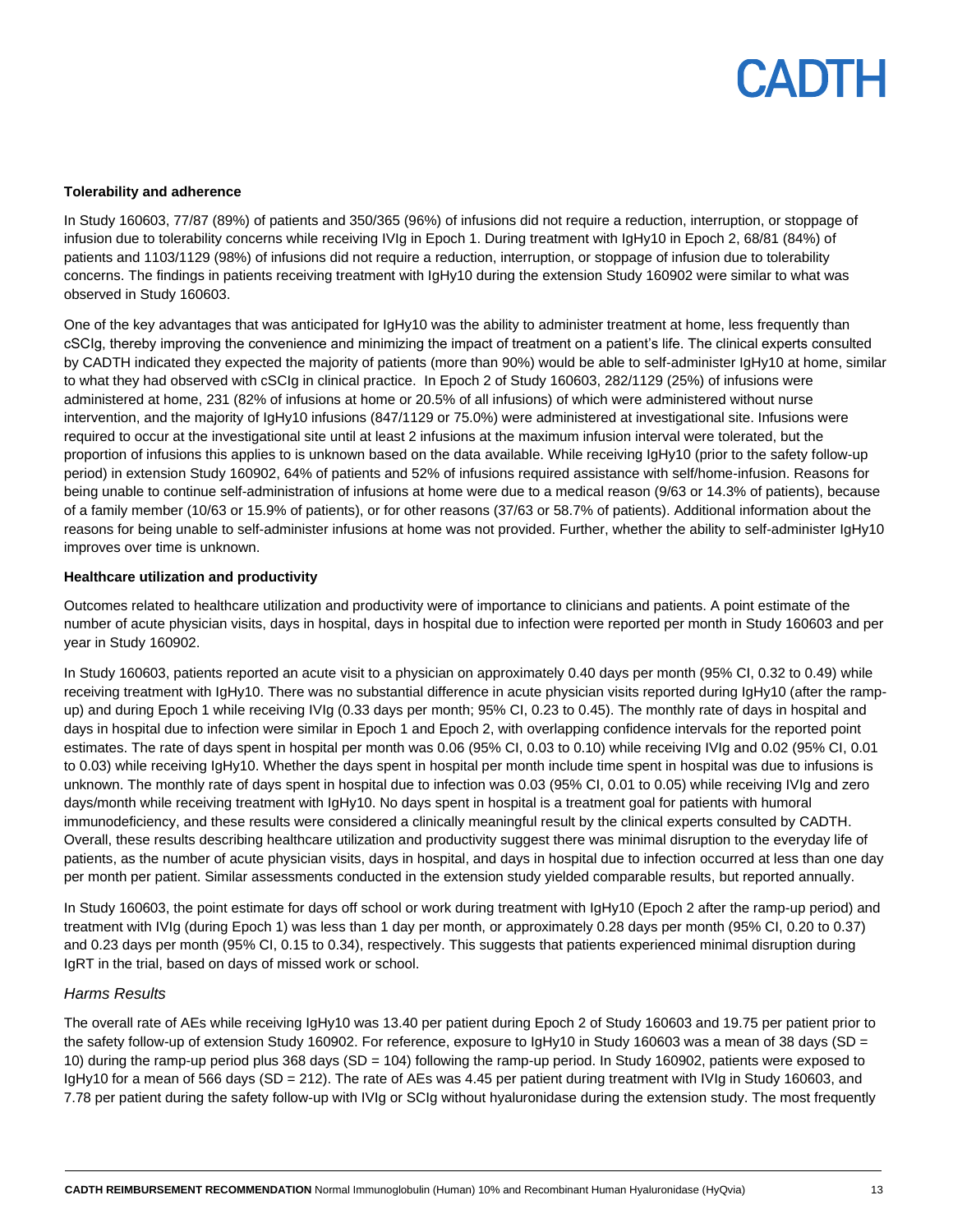reported AEs while on treatment with IgHy10 was infusion site pain, which occurred at a rate of 1.14 events per patient, as well as the following AEs that occurred at a rate of less than 1 event per patient: headache, sinusitis, upper respiratory tract infection, asthma, nausea, fatigue, myalgia, infusion site pruritus, and viral upper respiratory tract infection. During the safety extension study, Study 160902, the overall rate of AEs was 19.75 per patient while receiving IgHy10. The rate of local AEs was 2.62 per patient and the rate of systemic AEs was 17.13 per patient (including infections) or 12.71 per patient (excluding infections).

Additionally, AEs were reported by patients during Epoch 2 following the ramp-up period. Overall, 53.1% of patients reported a local AE. The most frequently reported local AEs were infusion site pain, infusion site discomfort, infusion site erythema, and infusion site pruritus. From the available safety evidence, it is unknown whether local AEs were specifically related to hyaluronidase or SCIg. The most frequently reported systemic AEs were headache (30% of patients), asthma (17%) nausea (15%), pyrexia (15%), fatigue (15%), and the following AEs were reported in less than 15% of patients: myalgia, vomiting, arthralgia, dizziness, and diarrhea. Additionally, a post-hoc integrated analysis of safety outcomes from Study 160603 and Study 160902 reported the overall rate of systemic AEs and local AEs (both excluding infections) by age group (< 18 and ≥ 18 years). Among adult patients (≥ 18 years), 1200 systemic AEs were reported, corresponding to a rate of 8.63 AEs per patient-year. For local AEs, a total of 429 AEs were reported among adult patients, corresponding to a rate of 3.08 AEs per patient-year.

A total of 2 deaths were reported between the pivotal and extension study, both occurred during Study 160902. The deaths were caused by toxicity to various agents ( $n = 1$ ) and cardiac arrest ( $n = 1$ ), neither were considered related to the study treatments. Serious AEs were infrequently reported, with a total of 22 patients that reported a SAE in Study 160603 and Study 160902. Two SAEs due to chronic obstructive pulmonary disease were reported, which were the only SAEs reported more than once.

The majority of notable harms identified in the systematic review protocol were captured in the standard reporting of safety results. While receiving IgHy10 in Study 160603, systemic effects included as notable harms occurred at a rate of less than 1 AE per patient as previously described where overall AEs are summarized. Infusion site pain was the most frequently occurring infusion-related AE (1.14 AEs per patient) and other infusion-related events occurred at a rate of less than 1 AE per patient. For local reactions, swelling/edema and contact dermatitis were reported at a rate of less than 1 AE per patient, as were infusion site hypersensitivity and thrombotic events. No cases of hypersensitivity, anaphylaxis, thrombocytopenia, acute kidney injury, or aseptic meningitis were reported for patients receiving IgHy10 during Epoch 2.

### *Critical Appraisal*

The evidence informing safety and efficacy of IgHy10 is based on two single-group, open-label studies. Neither a historical control or concurrent comparator group were used and consequently, there was no control for potential confounding variables. Additionally, it is not possible to infer causality for reported outcomes assessed in the trials, such as the annual rate of infections, which lacks context or a reference point for evaluation. The single-group study design was also a particular issue in the assessment of safety, in addition to outcomes that were reported as a rate per patient or per infusion. While this may partly account for varying duration of treatment in each of the reported observation periods, the proportion of patients experiencing a particular AE is unknown, with the exception of commonly reported AEs during treatment with IgHy10 in Study 160603. Most of the outcomes of interest for this review, including the primary endpoint of the pivotal trial, were not expected to have been impacted by an open-label design; however, patient reported outcomes such as those related to HRQoL, tolerability and adherence, and safety outcomes, may have been impacted based on patient beliefs about IgHy10. Risk of attrition bias is a concern due to the overall discontinuation rate in Study 160603, where 21% of patients discontinued from study primarily due to patient request for withdrawal or adverse events. Further, 43% of patients between the age of 2 and less than 12 years (N = 14) in Study 160603 discontinued from study either due to a requested withdrawal (29%) or AE (14%). As a result, the reported study results are likely biased in favour of IgHy10 as the data analyzed is largely based on patients who did not discontinue from study. Although the selection of outcome measures reported in the studies were considered clinically relevant, the methods of analysis hindered the ability to meaningfully interpret the outcomes. Statistical testing was only used for the primary endpoint in Study 160603, therefore multiplicity was not an issue. Within group changes were generally not reported as results were analyzed as a rate or summarized using descriptive statistics.

The clinical experts consulted by CADTH did not have any concerns regarding the generalizability of the evidence to groups of patients excluded from the trials (such as pregnant females, patients with IgA deficiency, patients required to remain on prophylactic systemic antibacterial antibiotics, or patients with certain pre-existing conditions) or Canadian patient specifically, despite only one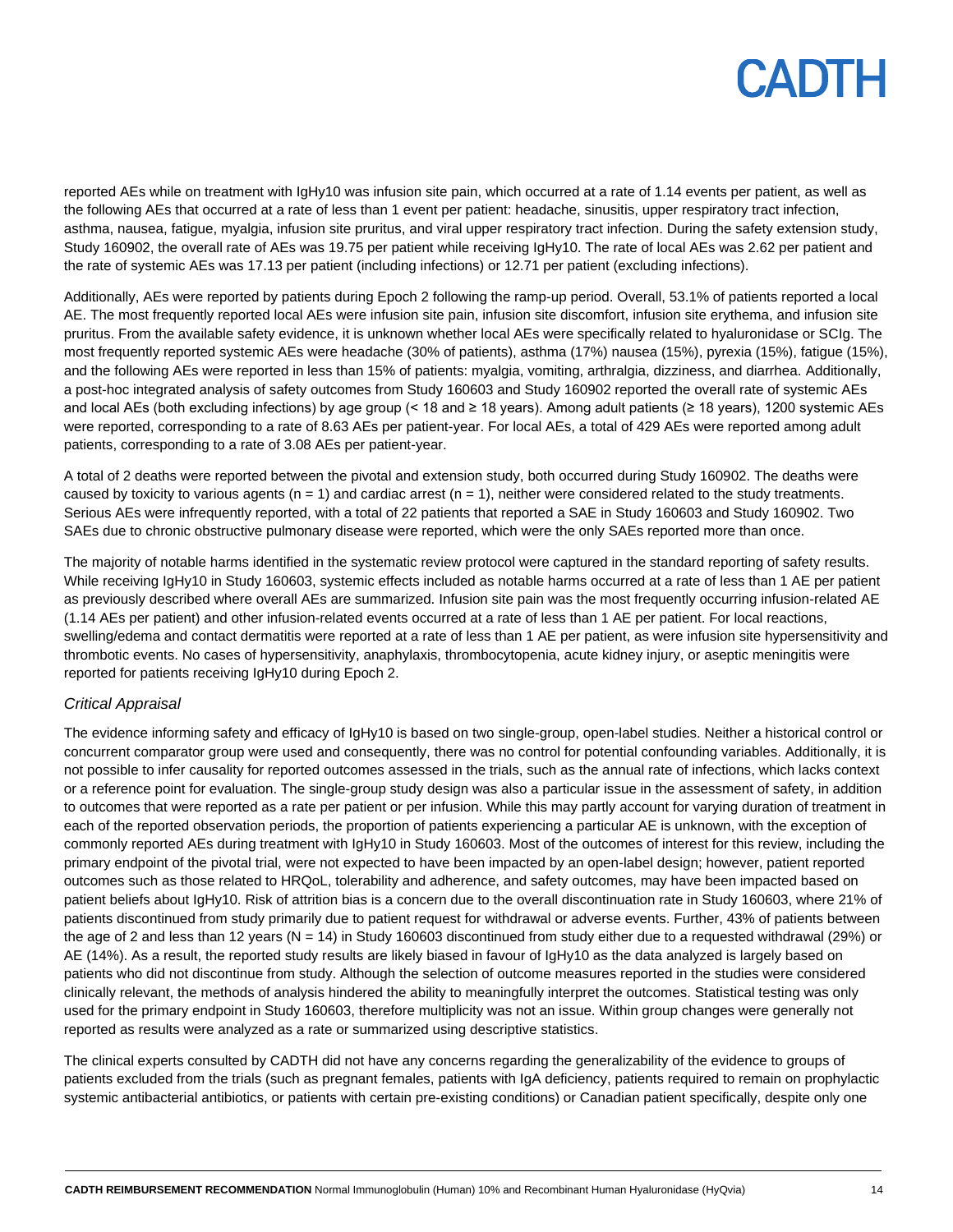Canadian study site being included. There were also no concerns regarding the generalizability to patients with secondary humoral immunodeficiency, patients who were IgRT-naïve, or patients with lower serum levels of IgG. Concomitant use of prophylactic antibacterial antibiotic use and pre-medications used prior to administration of IVIg or SCIg were avoided if possible during the studies, but their use is common in clinical practice. The clinical experts consulted for this review suggested that an at-home training/support system would be implemented to facilitate administration of IgHy10 at home but the level of supervision in the trials was more intensive that what would be used in clinical practice. Lastly, IgHy10 was not studied in patients with secondary humoral immunodeficiency despite a proposed indication and reimbursement request for this patient population. However, the clinical experts consulted by CADTH were comfortable with extrapolating evidence of efficacy from patients with primary humoral immunodeficiency to patients with secondary humoral immunodeficiency.

### Indirect Evidence

Indirect evidence matching the inclusion and exclusion criteria of this review was not submitted by the sponsor or identified in the CADTH literature review.

### Other Relevant Evidence

## Sponsor-submitted study in adult patients switching from cSCIg to IgHy10 (NCT02881437)

### *Description of study*

NCT02881437 was a phase IV, open-label, non-randomized, single group prospective study, which filled an important gap in the comparison of cSCIg to IgHy10. The primary objective was to examine the difference in IgG trough levels at steady state among adults (18 years or older) with PID requiring IgRT during cSCIg treatment (primarily once weekly) compared to steady state IgG trough levels after switching to IgHy10 administration every other week at equivalent doses. Among the 22 enrolled patients, median age was 45.0 ( $IQR = 32.0, 54.0$ ) years and 68.2% were female.

The study began with a 1-week ramp-up period (subcutaneous IgHy10 provided at one-quarter of the usual monthly cSCIg dose) which started 1 week after the last cSCIg infusion prior to enrolment. Subcutaneous IgHy10 infusions then occurred biweekly at onehalf of the initial monthly cSCIg dosage, with follow-up measurements at 3 and 6 months.

#### *Results*

The mean change in steady state IgG trough level when switching from cSCIg to IgHy10 was -0.30 g/L (SD = 1.54) after 3 months, and -0.29 g/L (SD = 1.35) after 6 months ( $n = 16$ ). A total of 11/19 (57.9%) patients had at least 1 infection in the first 3 months of follow-up, and 8/17 (47.1%) between 3 and 6 months of follow-up. The mean change in the physical component summary of the SF-36 was -0.90 (SD = 4.37) from baseline to 3 months and -2.67 (SD = 5.17) from 3 to 6 months (n = 12); mean change in the mental component summary was -2.67 (SD = 5.17) from baseline to 3 months and 1.33 (SD = 5.13) from 3 to 6 months (n = 14).

A total of 21/22 (95.5%) patients reported at least 1 local AE and all reported at least 1 systemic AE between baseline and 3 months follow-up; 12/22 (66.7%) reported at least one local AE and 16/22 (88.9%) reported at least 1 systemic AE between 3 and 6 months follow-up. Commonly reported AEs were similar to those in the pivotal studies.

### *Critical Appraisal*

There are several internal validity concerns that limit the certainty of conclusions that can be drawn. The primary concern is that there is no control group and confounders are unaccounted for, thus causal relationships cannot be established. Though the inclusion and exclusion criteria are clear, some details of the participant disposition are limited (i.e., number screened versus randomized). The open-label design is likely to have biased the subjective endpoints (direction unclear). There were large losses to follow-up (6/22, 37%) which reduces the reliability of the findings for HRQoL. Statistical analyses were not adjusted for multiplicity.

Despite some differences in setting (all of the study sites were in France) and a narrower eligible population than would be seen in clinical practice, the clinical experts consulted by CADTH did not express concern in generalizing the evidence to Canadian adult patients. Applicability of the findings to children is less clear. Exposure to study treatments appeared to match the product monograph; aside from the ramp-up phase (not described in the monograph). Outcomes were clinically relevant; though the clinical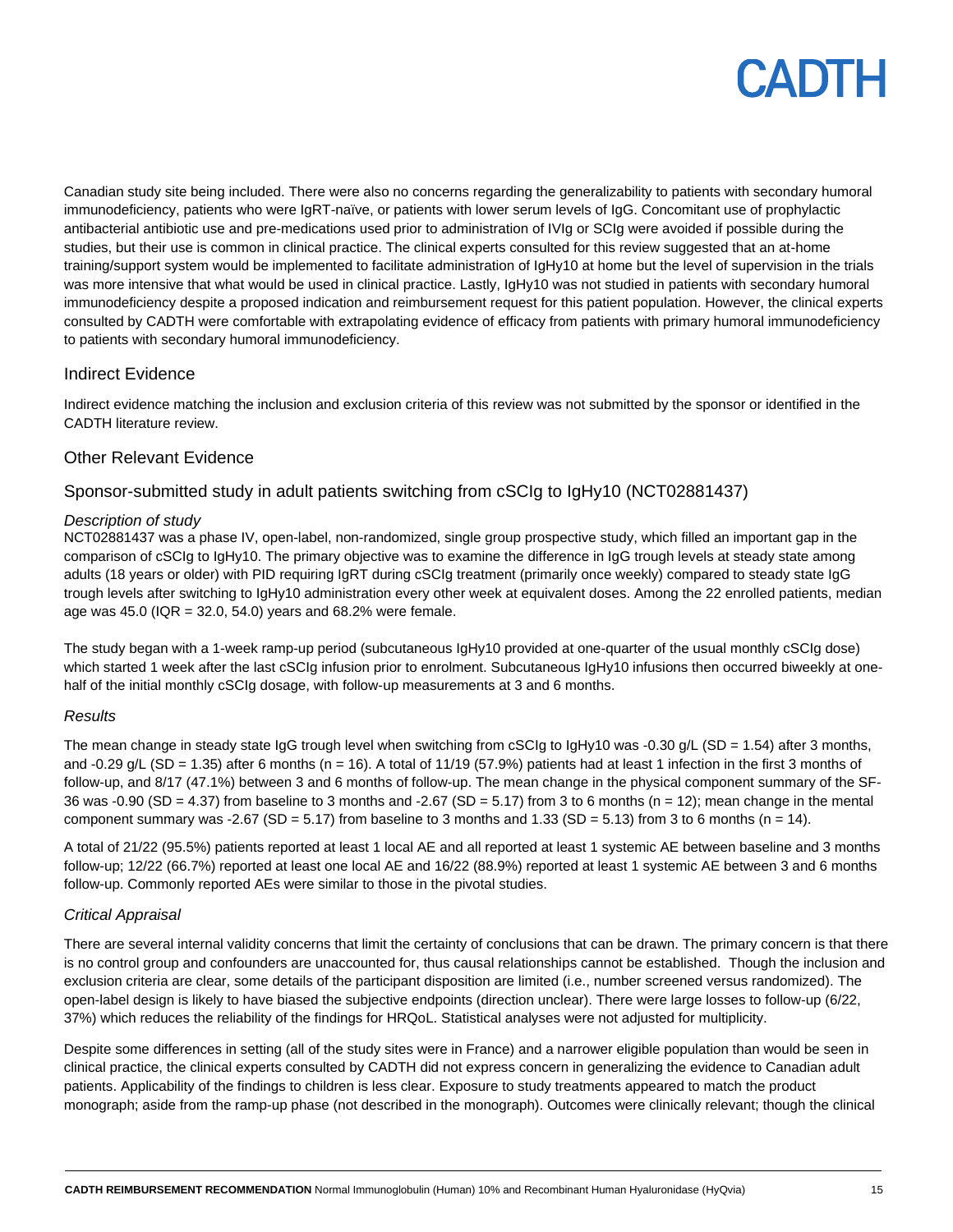experts indicated that they would not rely on IgG trough levels alone for clinical decision-making. The sample size and length of follow-up may have been inadequate to capture rare and/or long-term harms.

### Sponsor-submitted study on the safety of IgHy10 in pregnant women and their infants (Registry Study 161301)

#### *Description of study*

Study 161301 was a registry study providing safety data on women ever treated with IgHy10 and their infants – a population excluded from the pivotal studies. All pregnant women ever treated with IgHy10 were eligible in 1 of 2 study arms: (1) continued IgHy10 during pregnancy ('IgHy10 Arm'), and (2) switched to another IgRT or alternative treatment ('Alternative Product Arm'). Nine mothers were enrolled; they had a median age of 34.0 years (IQR = 32.0, 36.0), were primarily non-Hispanic/Latino (8/9, 88.9%), and all were White/Caucasian. From the mothers, 7 infants were enrolled. Patients visited their physicians and were treated according to routine medical practice. Data on IgHy10 treatment was available for 6 (85.7%) mothers in the IgHy10 Arm. Among these, the median number of infusions was 4 ( $IQR = 1.5, 5.75$ ), received on a 3- or 4-week interval.

#### *Results*

Among the 9 mothers, 4 (44.4%) reported at least 1 AE; 3 (42.9%) mothers in the IgHy10 Arm and 1 (50.0%) in the Alternative Product Arm. There were no local or immunologic AEs. One (11.1%) mother in the IgHy10 arm reported SAEs. There were no AEs leading to death or WDAEs. Four (44.4%) mothers (2 in each arm) were assessed for anti-rHuPH20 antibodies and all were negative (titer less than 160). Eight (88.9%) mothers provided data on pregnancy outcomes; all were live births and 1 in the IgHy10 arm was considered abnormal as it was a cesarean section.

Infants were born at median 38.0 (IQR = 37.0, 40.0) weeks of gestation; weight, length, and head circumference were normal for all. Two (40.0%) infants in the IgHy10 arm had congenital malformations. During follow-up, 6 infants (85.7%) experienced at least 1 AE; 5 (100%) in the IgHy10 Arm and 1 (50.0%) in the Alternative Product Arm. 2 (40.0%) infants in IgHy10 Arm experience a SAE. There were no AEs leading to death or WDAEs.

#### *Critical Appraisal*

There are several internal validity concerns that limit the certainty of conclusions that can be drawn. The primary concern is that there is no control group and confounders are unaccounted for, thus causal relationships cannot be established. There was no statistical hypothesis testing. Selection bias is possible, as very few (n = 9) mothers were enrolled and it is not clear whether women from various centres would differ systematically. As this is an open-label study, subjective endpoints may be biased; however, the direction of the bias is unclear. Most of the data were collected retrospectively, which may have negatively affected quality and completeness. In the IgHy10 arm, 29% of mothers were lost to follow-up, which may have biased AE data in favour of IgHy10.

Despite some differences in setting (all of the study sites were in Europe or the United States) and a narrower eligible population than would be seen in clinical practice, the clinical experts consulted by CADTH did not express concern in generalizing the evidence to Canadian patients. The dosage and administration of IgHy10 appear to align with Health Canada approved dosing, however pregnant women are not an indicated population in the product monograph. The harm outcomes seem to be clinically important, but no efficacy outcomes were collected. The sample size and length of follow-up were likely inadequate to capture rare and/or long-term AEs.

### Post-Authorization Safety Studies and Patient Registry Study

Results from two Post-Authorization Safety Studies, Global PASS (NCT02593188) and EU PASS (EUPAS5812), and a Patient Registry Study, FIGARO (NCT03054181), were submitted by the sponsor as supportive evidence. Both the Global PASS (N = 264) and EU PASS (N = 106) were non-interventional, prospective, uncontrolled, open-label, multi-center, post-authorization safety studies that evaluated the long-term safety of IgHy10 under clinical routine conditions in US and Europe, respectively. The Global PASS study was conducted between 2015 and 2021 and enrolled patients with PID. The EU PASS Study was conducted between 2014 and 2021 and enrolled patients that were prescribed treatment for PID or SID. The Global PASS reported that 56% of 909 infusions were self-administered at home. The EU PASS reported the proportion of treatments that were administered at a clinical site and at home, by year since the first fSCIg treatment. During first, second, third, and after the third year, 91.2% (n = 83 patients,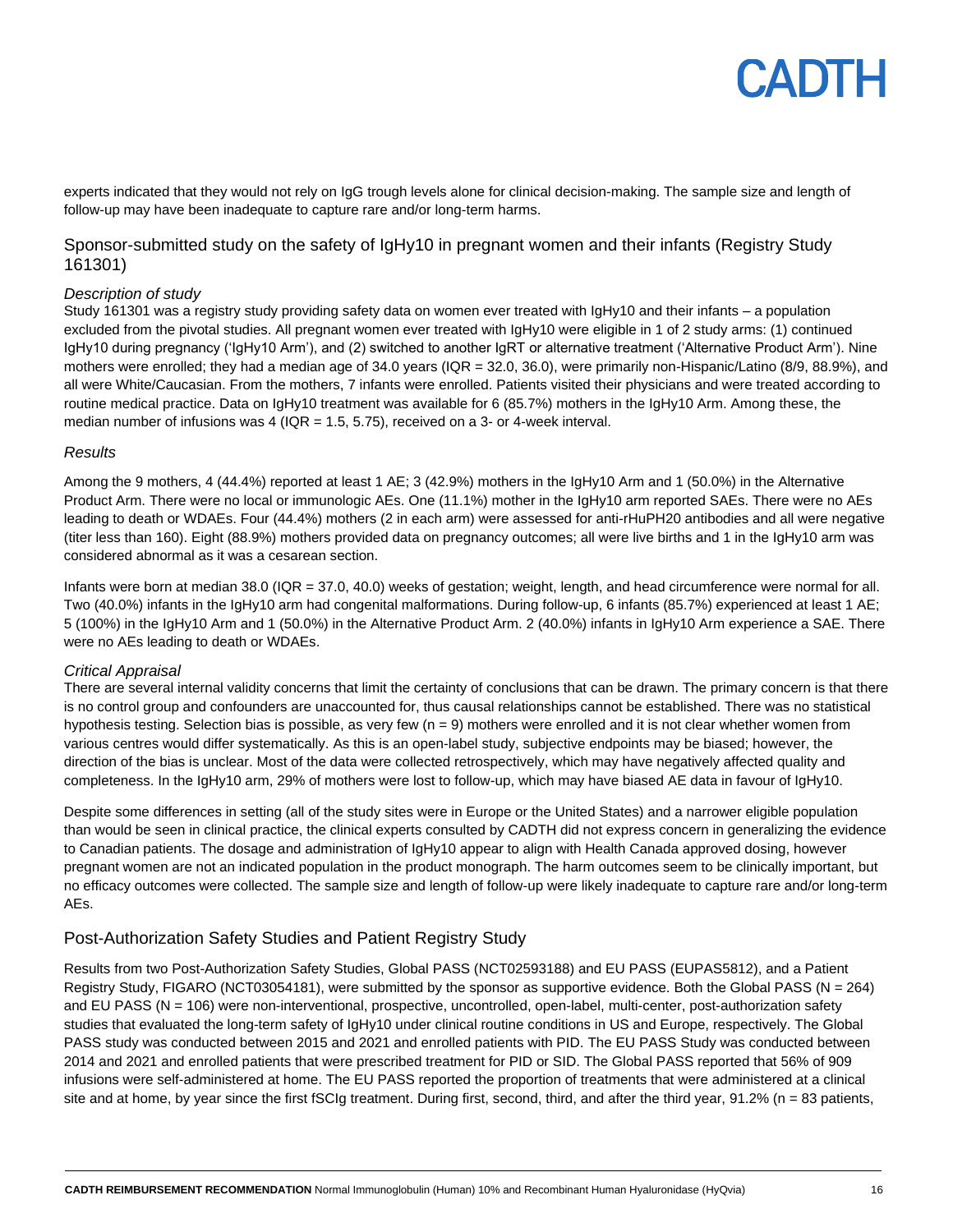909 infusions), 93.2% (n = 556 patients, 600 infusions), 93.2% (n = 28 patients, 237 infusions), and 85.2% (n = 12 patients, 54 infusions) of treatments were administered at home, respectively. FIGARO was a long-term observational study on the utilization and outcomes of IgHy10 under everyday clinical practice conditions. FIGARO was conducted in Europe between 2016 and 2021 and enrolled 156 patients with PID or SID. Data was available for 154 patients, of which 13 were pediatric (less than 18 years), 120 were adults (18 to 64 years), and 21 were older adults (at least 65 years); results were analyzed by patient age. FIGARO reported that 81.7% of adults and 57.1% of older adults infused at home.

The results provided by the sponsor for infusions administered at home in Global-PASS, EU-PASS, and FIGARO suggest that the ability to administer treatment at home was more successful in a real-world setting than the clinical trial setting. However, the generalizability of this evidence to patients treated in Canadian clinical practice is unknown. Additionally, the interpretation of the additional evidence should take in consideration the limitations associated with real world evidence studies.

### Post-hoc analysis

A post-hoc analysis by Wasserman et al. (2021) of 3 studies, which included a subset of patients with primary immunodeficiency who participated in 3 consecutive, open-label, uncontrolled clinical studies of IgG therapy was submitted by the sponsor as supportive evidence. Two of the three studies were Study 160603 and 160902, which informed the systematic review of HyQvia performed by CADTH Clinical Report. The retrospective post-hoc analysis included 30 patients that received at least 1 infusion of each type of therapy, i.e. IVIg, cSCIg, and fSCIg, and was designed to evaluate the efficacy (rates of infection) and tolerability of the three routes of IgG administration. The duration of exposure, total number of infusions, and mean IgG dose received during a 4-week period differed between the three treatments. As noted in the publication, limitations of the study include a small sample size, selection bias as study participation was voluntary, and year to year variations in community infections and other factors that change over time, which cannot be accounted for in a sequential study design. The post-hoc analysis concluded that across the three treatment modalities (IVIg, cSCIg, and fSCIg), annualized rates of validated acute serious bacterial infections (0, 0.09 and 0.04, respectively) and all infections (4.17, 3.68 and 2.42, respectively) were similarly low.

## **Economic Evidence**

### Cost and Cost-Effectiveness

| <b>Component</b>                                        | <b>Description</b>                                                                                        |  |
|---------------------------------------------------------|-----------------------------------------------------------------------------------------------------------|--|
| Type of economic                                        | Cost-minimization analysis                                                                                |  |
| evaluation                                              |                                                                                                           |  |
| <b>Target population</b>                                | Adult Canadian patients with primary immunodeficiency (PID) or secondary immunodeficiency (SID),          |  |
|                                                         | aligned to the anticipated Health Canada indication.                                                      |  |
| <b>Treatment</b>                                        | Human immunoglobulin and recombinant human hyaluronidase (IgHy10)                                         |  |
| <b>Submitted Price</b><br>\$91.8751 per gram of IG, 10% |                                                                                                           |  |
|                                                         | Available as:                                                                                             |  |
|                                                         | 2.5 g/25 mL and 200 units/1.25 mL; \$229.69<br>$\bullet$                                                  |  |
|                                                         | 5 g/50 mL and 400 units/2.5 mL; \$459.37                                                                  |  |
|                                                         | 10 g/100 mL and 800 units/5mL; \$918.75                                                                   |  |
|                                                         | 20 g/200 mL and 1600 units/10 mL; \$1,837.50                                                              |  |
|                                                         | 30 g/300 mL and 2400 units/15 mL; \$2,756.25                                                              |  |
| <b>Treatment Cost</b>                                   | At the submitted price, the annual cost of IgHy10 is estimated to be \$54,888 per patient with SID or PID |  |
| <b>Comparators</b>                                      | IVIGs (mix of comparators including Gamunex, IGIVnex, Gammagard Liquid, Gammagard S/D, Octagam,           |  |
|                                                         | Panzyga, and Privigen)                                                                                    |  |
|                                                         | SCIGs (mix of comparators including Cutaquig, Cuvitru, Hizentra, and Xembify)                             |  |
| <b>Perspective</b>                                      | Canadian publicly funded health care payer                                                                |  |
| Time horizon                                            | One year                                                                                                  |  |
| Key data source                                         | Study 160603 (pivotal study) and study 160902 (extension study): phase III, open-label, non-randomized,   |  |
|                                                         | single-group studies                                                                                      |  |
| <b>Costs considered</b>                                 | Drug acquisition costs, hospital costs, infusion supply costs and CBS service costs                       |  |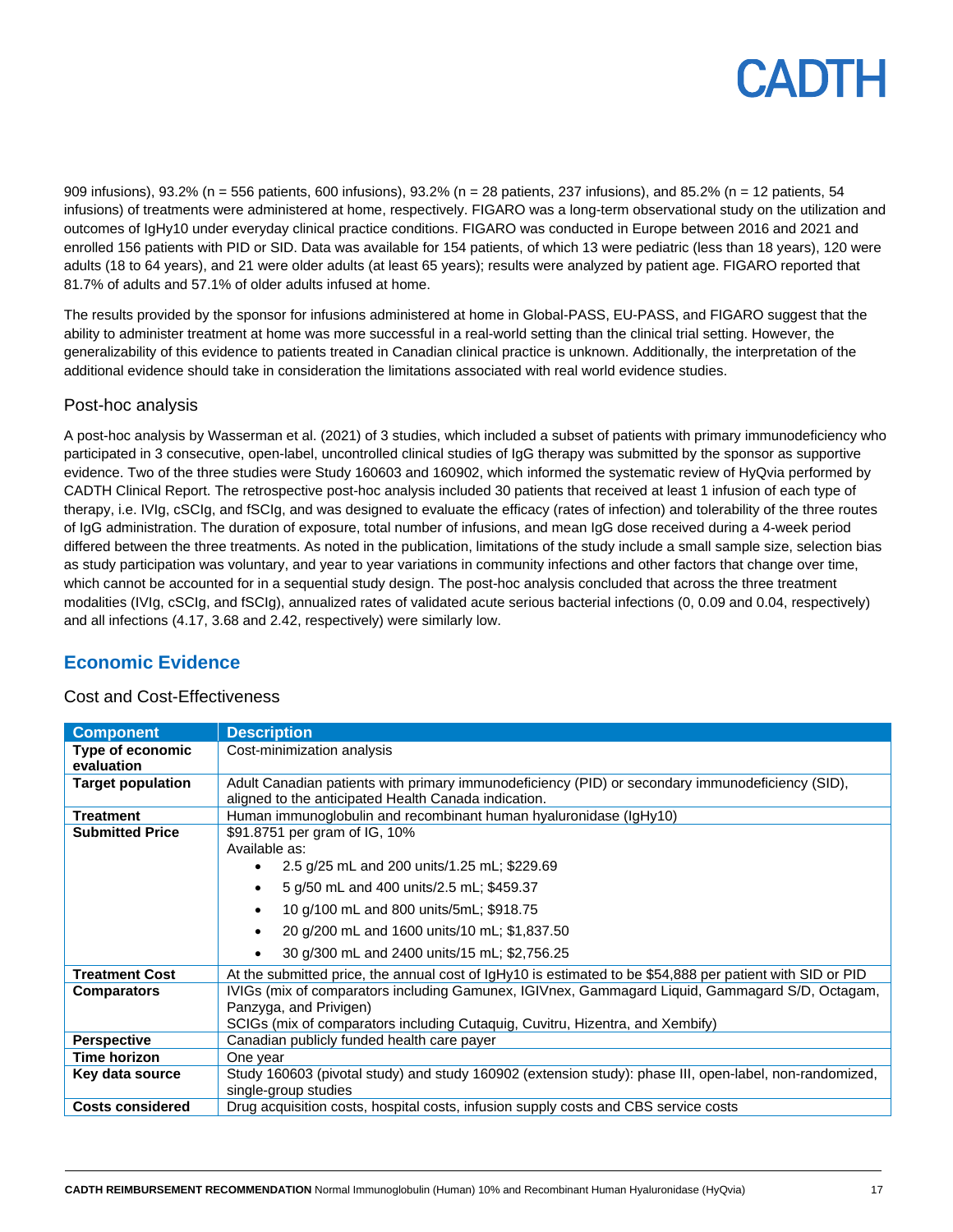| <b>Component</b>                   | <b>Description</b>                                                                                                                                                                                                                                                                                                                                                                                                                                                                          |
|------------------------------------|---------------------------------------------------------------------------------------------------------------------------------------------------------------------------------------------------------------------------------------------------------------------------------------------------------------------------------------------------------------------------------------------------------------------------------------------------------------------------------------------|
| <b>Key limitations</b>             | The assumption of similar clinical efficacy for IgHy10, IVIGs, and SCIGs, used to support the<br>submission of a cost-minimization analysis, is highly uncertain. Clinical evidence available for IgHy10<br>was based on two single-group, non-randomized, open label studies. Neither study provided any<br>comparative evidence on the efficacy and safety of IgHy10 with IVIGs and SCIGs, and therefore, the<br>comparative efficacy and safety of IgHy10 to IVIGs and SCIGs is unknown. |
|                                    | The sponsor's analysis is based on an outdated pre-NOC indicated population.<br>$\bullet$                                                                                                                                                                                                                                                                                                                                                                                                   |
|                                    | Pricing of IVIG and SCIG comparators used in the CMA are highly uncertain and likely<br>$\bullet$<br>overestimated.                                                                                                                                                                                                                                                                                                                                                                         |
|                                    | Market share distributions should not be used to aggregate and average costs of IVIG and SCIG<br>$\bullet$<br>comparators in a CMA. Further, these market share may not reflect the distribution of these<br>treatments for the indicated populations.                                                                                                                                                                                                                                      |
|                                    | Patients with PID and SID were assumed to have differing doses; further, the use of a lower dose for<br>$\bullet$<br>each IVIG and SCIG product did not align with the dose typically used in Canadian clinical practice,<br>and likely underestimated drug cost calculations.                                                                                                                                                                                                              |
|                                    | Training costs for IgHy10 were not incorporated as part of the cost-minimization analysis and likely<br>$\bullet$<br>underestimated relevant costs under the public healthcare payer perspective.                                                                                                                                                                                                                                                                                           |
| <b>CADTH reanalysis</b><br>results | CADTH conducted reanalyses that included excluding pediatric PID and SID patients; changing the<br>$\bullet$<br>individual price of all IVIG and SCIG comparators to better reflect prices in the Canadian market;<br>evaluating the incremental cost of individual IVIG and SCIG comparators (rather than weighted IVIG<br>and SCIG drug classes); and revising dosing assumptions to reflect clinical experts' feedback.                                                                  |
|                                    | Based on CADTH reanalyses:                                                                                                                                                                                                                                                                                                                                                                                                                                                                  |
|                                    | In patients with PID or SID, IgHy10 was associated with a per patient incremental cost ranging<br>$\circ$<br>from \$14,731 to \$35,250 versus IVIG products, and a per patient incremental cost ranging from<br>\$16,061 to \$22,821 versus SCIG products, over a one-year time horizon.                                                                                                                                                                                                    |
|                                    | In order for IgHy10 to be similar in price to the least expensive comparator for both PID and<br>$\circ$<br>SID, a 73% price reduction for $IqHv10$ is needed.                                                                                                                                                                                                                                                                                                                              |
|                                    | CADTH was unable to address the uncertainty associated with the comparative efficacy and safety of<br>$\bullet$<br>IgHy10 with IVIGs and SCIGs. As such, a cost-minimization analysis is likely inappropriate to assess<br>the cost-effectiveness of IgHy10, and the cost-effectiveness of IgHy10 is unknown.                                                                                                                                                                               |

## Budget Impact

CADTH identified the following key limitations with the sponsor's analysis: the sponsor's submitted base case is based on an outdated pre-NOC indicated population; pricing of IVIG and SCIG comparators used in the BIA are highly uncertain and likely overestimated; there is substantial uncertainty related to the market share in the reference and new drug scenarios; the use of a lower dose for each IVIG and SCIG product for both PID and SID patients did not align with the doses typically used in Canadian clinical practice for both populations; several parameters used to derive the size of the population eligible for treatment with IgHy10 are uncertain, including the prevalence of PID, the proportion of patients treated with IGs, and the annual incidence of PID; the discontinuation rate was likely overestimated.

CADTH conducted reanalyses that included excluding pediatric patients with PID and SID; changing the individual prices of all IVIG and SCIG comparators to better reflect prices in the Canadian market; revising the market share estimates in the new drug scenario; assuming patients with PID and SID would receive an equal dose and revising the dose for each IVIG and SCIG product for PID and SID patients; and changing the discontinuation rate.

Although the sponsor suggested IgHy10 would be associated with a budget impact of \$786,819 over the three-year time horizon, based on CADTH reanalyses, the budget impact of introducing IgHy10 would result in an estimated budget impact of \$43,636,227 in Year 1, \$62,188,520 in Year 2, and \$80,037,821 in Year 3, for a total budget impact of \$185,862,568 over the three-year time horizon.